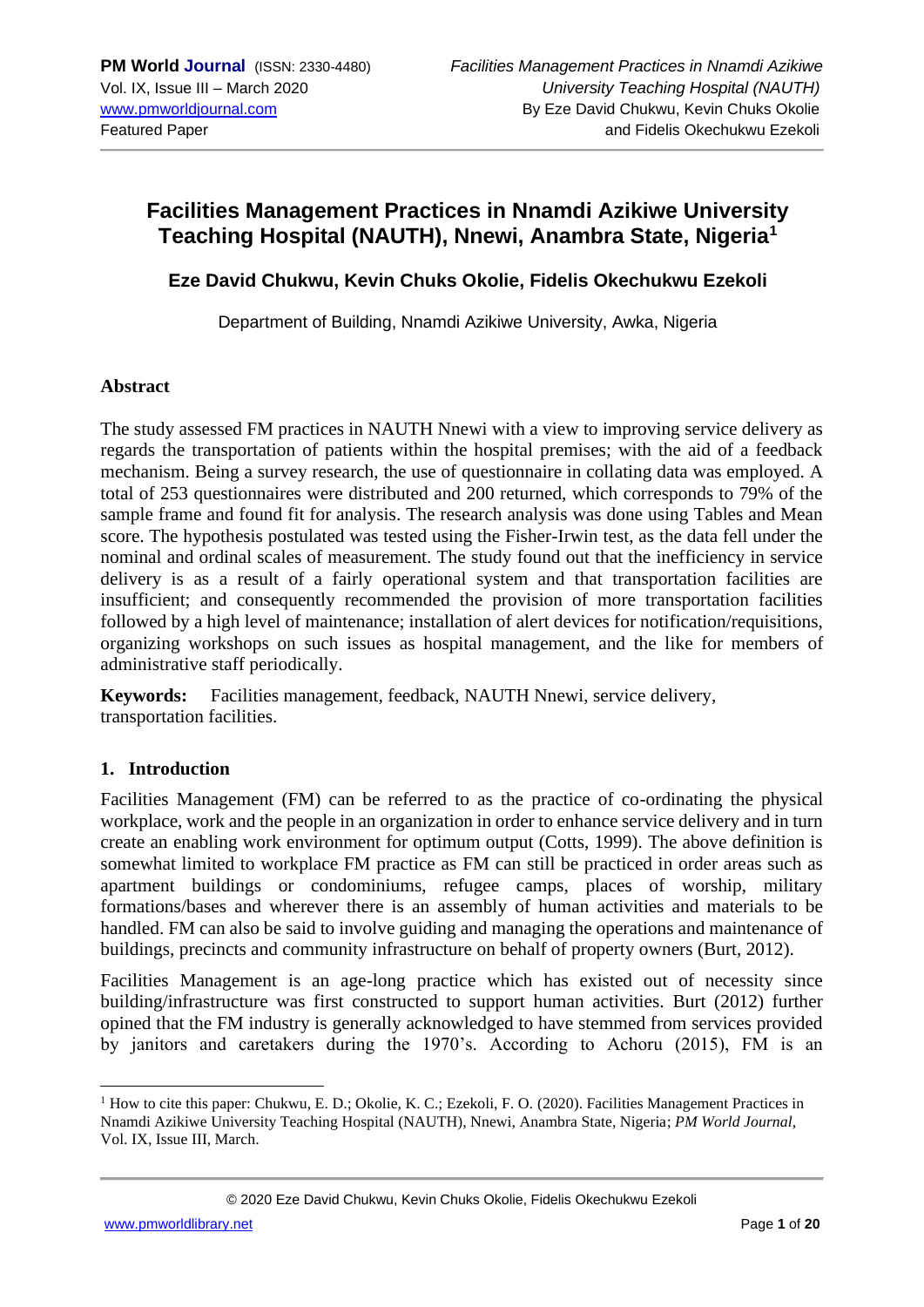interdisciplinary field and management concept, encompassing the seven principles of management, that is, planning, organizing, controlling, motivating, coordinating, communicating and directing. This is primarily devoted to the maintenance and care of commercial or institutional buildings, such as hotels, resorts, schools, office complexes, sport arenas, convention centers and so on (Bagshaw and Peters, 2015).

The practice of Facilities Management (FM) is concerned with the process by which organisations ensure that their buildings, systems and services support core operations while contributing to the achievement of their strategic objective under stable business conditions (Bagshaw *et al.*, 2015). It focuses on matching limited resources to user needs with a view to securing higher quality, lower risks and value for money (Cotts, 1999). Specifically, it deals with space design, construction, allocation, strategy, property asset management, maintenance and post occupancy evaluation of premises, inventory management, value management and life cycle costing, computerization and office automation, management of support services, and so on (Achoru, 2015).

Dell (2008) explains that FM involves the creation of an environment that is conducive to carrying out an organization's primary operations, taking an integrated view of the services and infrastructure, and using same to deliver customer satisfaction and value for money through support for and enhancement of the core business. Little wonder it is defined as the co-ordination of the physical workplace, work and the people, in order to enhance service delivery and in turn create an enabling work environment for optimum output (Opaluwah, 2005). In essence therefore, the practice of FM aims to achieve but not limited to the following:

- i. Assets re-evaluation making them highly cost effective at any given time.
- ii. Enhance organisation's culture and image.
- iii. Deliver efficient/effective services.
- iv. Enable future change of space use.
- v. Placing the organisation's position strategically in the industry of operation which gives it competitive advantage.

In developed climes such as Europe and North America, emergency alarms in buildings are linked to a central agency in charge of emergency management, which decimates same to the appropriate agencies for prompt attention to such distress calls. There is also the case of alerting the emergency unit in hospitals, from the security post at the entrance of such medical facility, of the arrival of a patient in critical health condition. This enhances promptness in the service delivery process as every medical personnel concerned is put on alert in readiness to receive the supposed patient. At this time, all facilities meant for transporting the patient into the emergency unit/ward are made readily available, so as not to have any cause for delay in the process. This act assures the patient and/or custodian that he or she is in safe hands.

In Nigeria however, Nnamdi Azikiwe University Teaching Hospital (NAUTH) Nnewi is a healthcare facility situated in the heart of the industrial city of Nnewi in Nnewi north local government area of Anambra state, where most patients who seek proper medical attention visit. Admitted patients as well as those who come from home (out-patients) are taken care of here,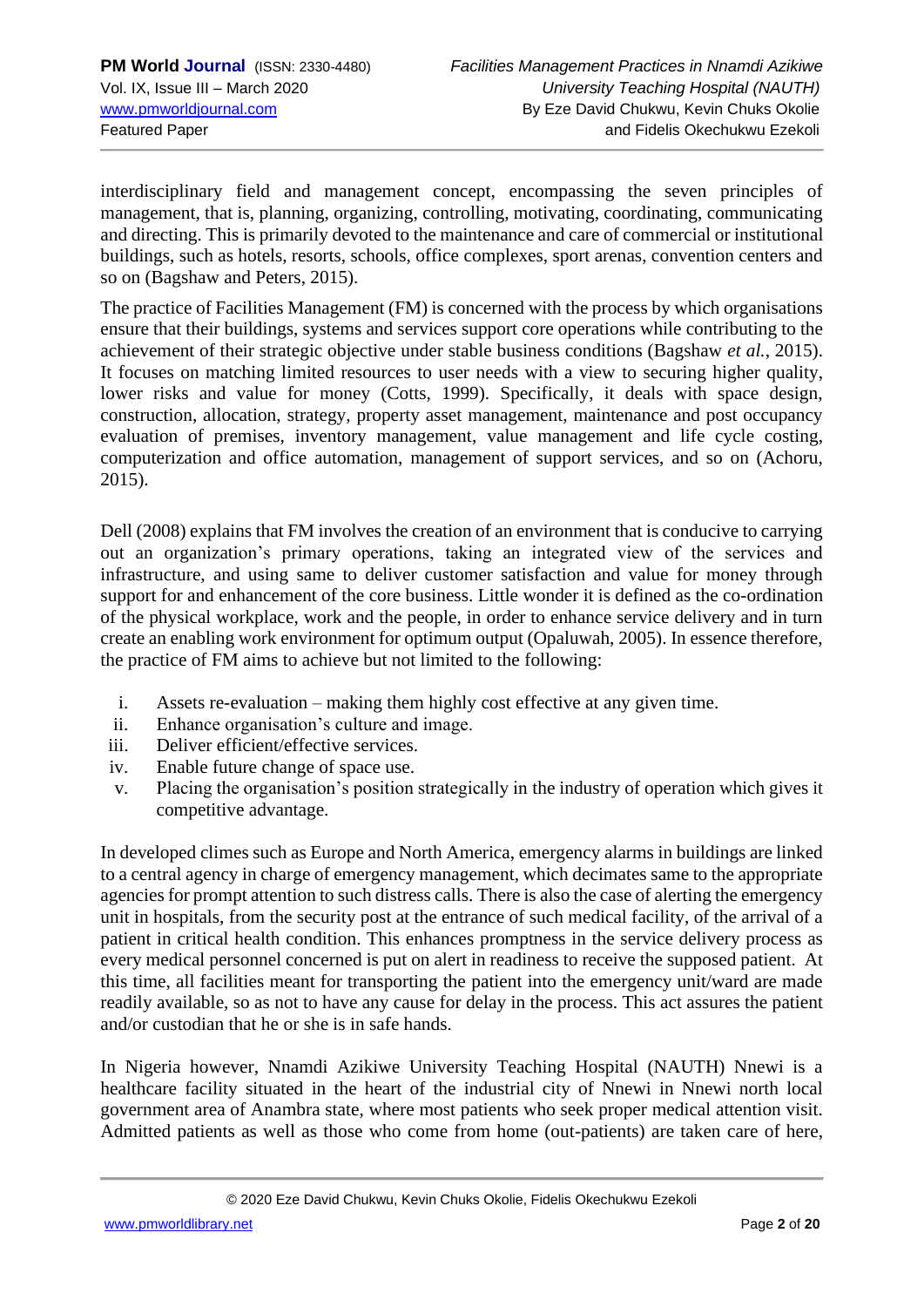including those on emergency and/or scheduled visits. Every patient looks forward to experiencing the best quality medical services, as the hospital boasts of an array of professionals who have made their mark in the medical profession, but as preliminary investigations reveal, most patients who patronize the services of the hospital complain of poor service delivery, as this is peculiar to government owned healthcare facilities (Opaluwah, 2005; Bagshaw and Peters, 2008).

On approaching the security post at the main entrance of NAUTH Nnewi as anecdotal evidence depicts, with an ambulance conveying a patient on emergency, the Accident/Emergency (A/E) unit is not alerted on the need to be on standby to receive a patient. This is evident in the frequent delays observed overtime, in transporting these patients into the A/E unit on arrival at the hospital. At this point, the patient begins to lose confidence in the yet-to-be rendered medical services which ultimately affects the level of customer satisfaction.

There are several factors identified by past researches, militating against effective/efficient service delivery, but it is important to note that the unavailability of modern FM practices in the service delivery process of the healthcare facility contributes mostly to the inefficiency in the system. Therefore, the aim of the study is to assess facilities management practices in Nnamdi Azikiwe university teaching hospital Nnewi, with a view to improving service delivery as it relates to the facilities for the transportation (within the hospital premises) of patients, who are incapacitated.

## **2. Literature Review**

## **2.1 Concept of Facilities management**

Over the years, facilities management has grown from what was traditionally perceived to be mere managing of buildings or maintenance unit of an organization to the holistic reality of being woven into the core and support services of organizations (Price and Akhkaghi, 1999), making it one of the most outsourced components in particularly public sector organisations (Iwarere and Lawal*,*  2011). In other words, the more developed view of facilities management is an integrated approach to management of building/infrastructure (product) and services of an organization in order to create an environment that supports the primary objectives of that organization (Nutt, 2004). In their contribution, Pitt and Tucker (2008) define facilities management as the integration and alignment of the non-core services, including those relating to premises, required to operate and maintain a business to fully support the core objectives of the organisation. This study entirely agrees with this assertion which views FM from the perspective of a non-core support service. This was earlier supported by Chitopanich (2004) who argued that the primary function of FM is to handle and manage support services to meet the needs of an organization, its core operations and employees. In other words, it is a support function coordinating physical resources and workplace, and support services to user and process of works in order to support the core business of an organization, the author concludes. In an effort to develop a synchronized list of FM services, Chitopanich (2004) after reviewing a list of support services within the FM remit, evolved a cluster of support services that can give a generic scope of FM services. It is made up of five main components namely real estate and property management, maintenance and repairs, office services, space planning and management as well as employee supports and services.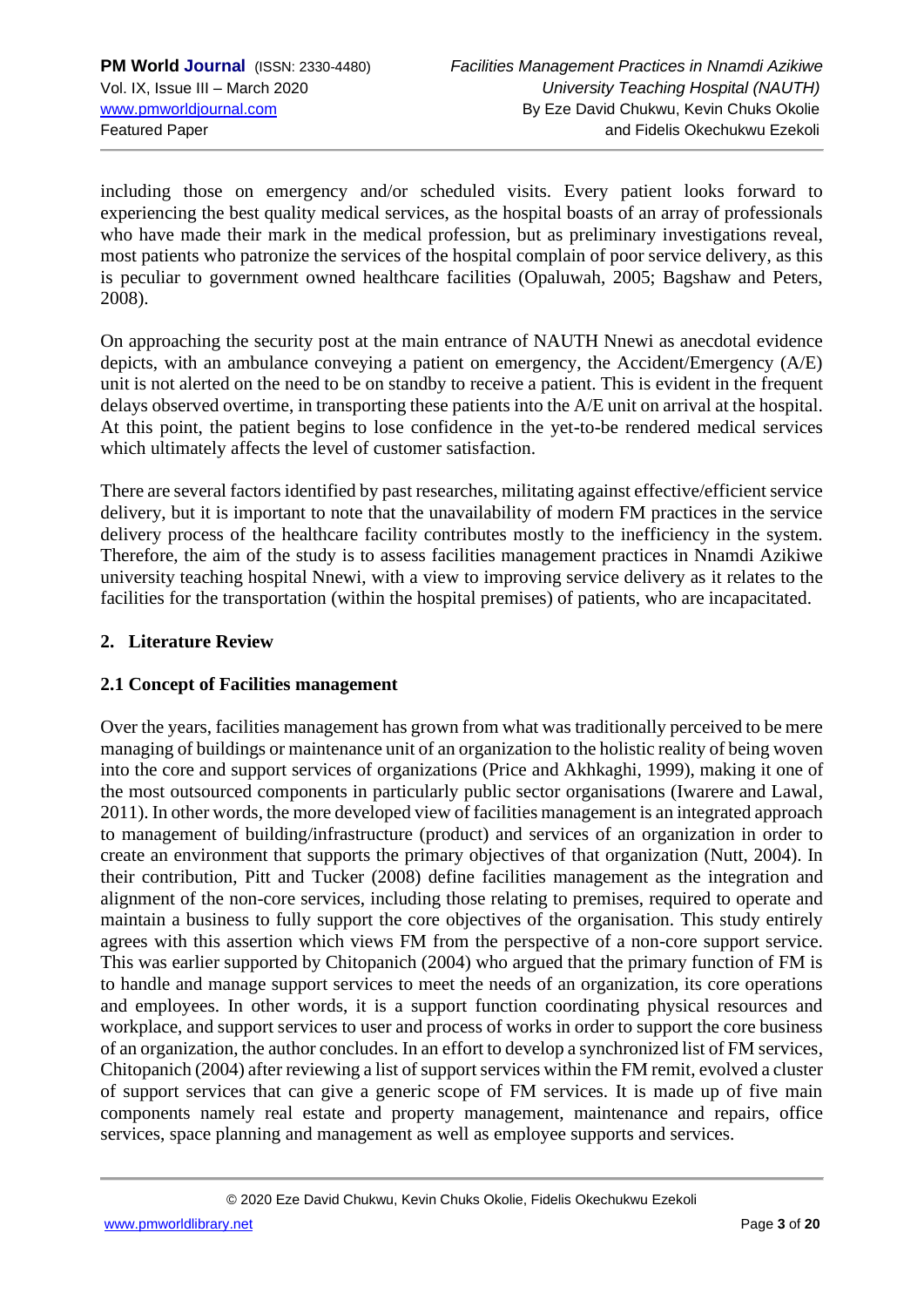Nowadays, the importance of FM is readily acknowledged in many companies which recognise the necessity of properly managing elaborate and expensive support facilities (Kincaid, 1994). The tasks are multi-disciplinary and cover a wide range of activities, responsibilities, and knowledge, because every aspect of an organisation will come under the purview of FM. The IFMA model of *a triangle of 'Ps'* sums up facility management concerns in today's work place: *people, process and place* (see figure 2.1)*.* These three factors are interdependent and have direct reciprocal relationships. As Armstrong (1982) pointed out, "we know there is a need to manage the physical environment in concert with people and job processes." FM finds management solutions by positioning itself at the intersection of these three factors (Figure 2.1). This strategy makes sense, since *people, process and place* are the three main factors of organisations, and FM involves the whole organisation. The position of FM at the centre implies enhanced cooperation among the key factors in any organisation. However, FM is most active with factors relating to place. According to Cotts (1999), FM is the practice of co-ordinating the physical workplace, work and the people in order to enhance service delivery and in turn create an enabling work environment for optimum output. It entails the harmonization of support services like effective communication, effective workspace planning, conducive environment, and so on to the main business of the corporation for an overall effective/efficient output.



Figure 1: The essentials of FM Source: Cotts (1999)

## **2.2 Facilities Management services**

Services are increasingly taking up a larger part of any organization's purchasing expenditures and one part of the business sector services is FM services (Lehtonen & Salonen, 2005). In a recent study on procurement and relationship management trends in FM services, the authors argue that the relative importance of different business services may differ across sectors, industries and individual companies; but all companies need a workplace (i.e. a physical place and related services). Therefore FM services are the most important service category in terms of volume (Fearon & Bales, 1995). What then constitutes FM services?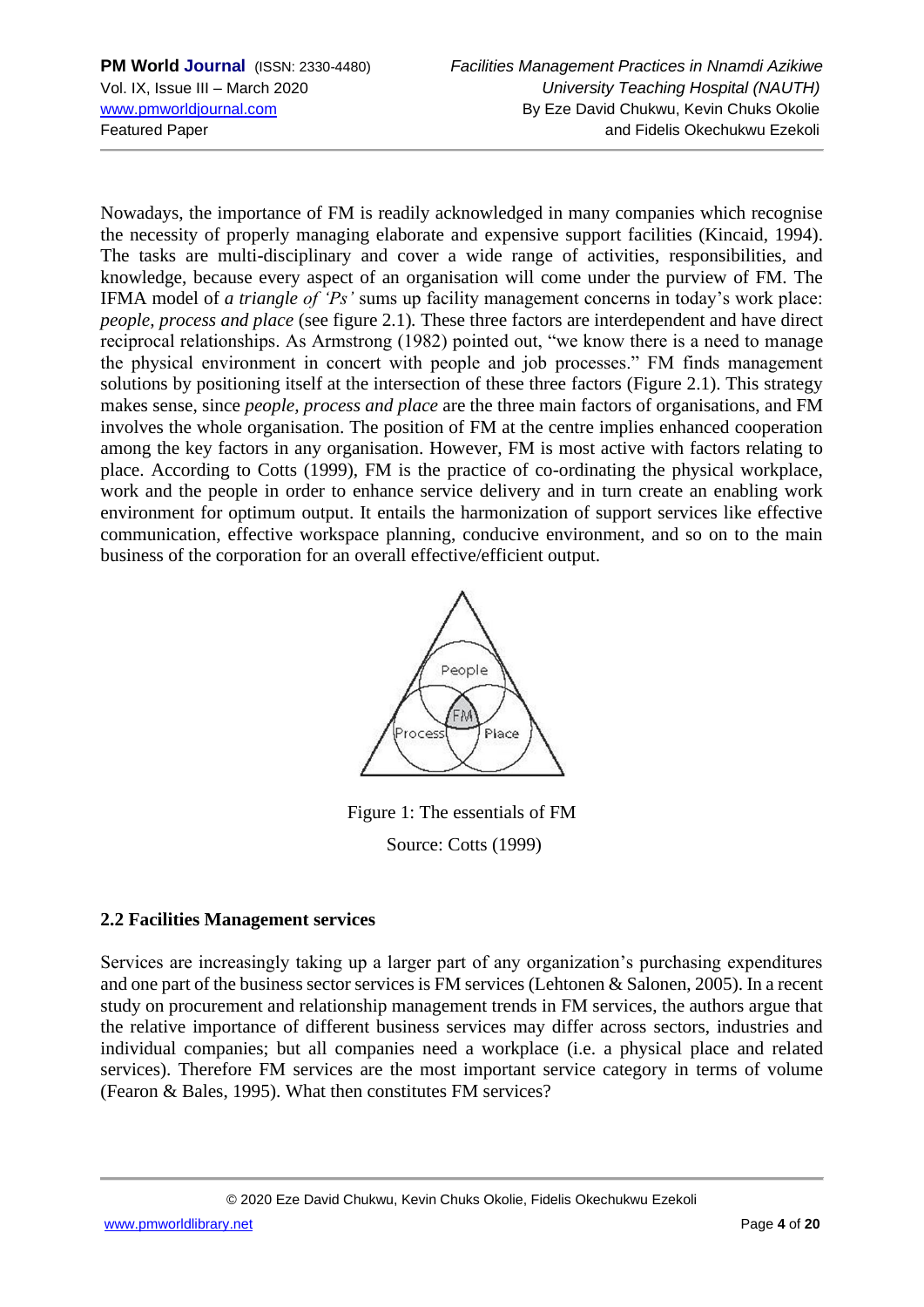As noted earlier, services performed under a typical FM division range from very complex strategic planning confined to the top echelon of management to the day-to-day operational janitorial services such as cleaning, security and catering services; while the management style of the services depend on the size, objectives and core activities of the parent organisation. Opaluwah (2005), using the Nigerian context breaks down FM services into personnel, information services, premises and support services. Support services comprises of mail services, fleet car, catering, reception, house- keeping, office administration, furniture, refuse disposal, reprographics, security, stationery, travel, vending, power supply, water supply, land maintenance and laundry. In a paper on "overcoming the challenges facing FM operators in Nigeria", Aloafin (2003) writing under the caption "the current state of FM services in Nigeria", lists 9 major areas that are very active in Nigeria. They include janitorial, mechanical and electrical, building systems, building structures and permanent interior elements, furniture and equipment, security, food services and office administrative services.

However, Kamarazaly (2007) citing Then and Akhlaghi (1990) classifies FM works from the administrative point of view into classical, tactical and operational FM. FM on the strategic level involves aligning with the higher level of management to deliberate on corporate decisions that will ensure that facilities meet clearly defined business objectives on a long term basis. According to Chitopanich (2004), such strategic decisions involve issues on property asset portfolio management, strategic property decisions and facilities planning and development which are related to policy and strategic plan of the organization. On the other hand, tactical FM involves monitoring, controlling and managing the operational functions of FM to ensure they are being done in accordance with organization's standards as it relates to policies, strategies and plan. The operational function involves short term results on a day-to-day level and is the most visible part of FM (Chitopanich, 2004). It supports the basic routine and regular needs of the organization.

## **2.3 Facilities for transporting patients and its availability in the study area**

An on-the-spot assessment of activities in the institution of study reveals a number of factors that could be responsible for the seeming non-availability of transportation facilities and their corresponding FM practices, and some of them are herein discussed.

#### **2.3.1 Bureaucracy**

This is one of the bottlenecks of effective FM practice. It tends to hinder the rapid response tendencies of FM practice, as files move from one cadre to the other seeking approval or consent of management for a proposed maintenance (preventive, planned, corrective and so on) exercise. This compounds the lag in time of response to perhaps a simpler work, which ultimately multiplies the level of deterioration when final approval for such work is given. It is referred to as Due process in the public sector, where all parties concerned must first append their signatures for approval to be given to an action before the action proper, but can actually be a time-killer.

[www.pmworldlibrary.net](http://www.pmworldlibrary.net/) Page **5** of **20**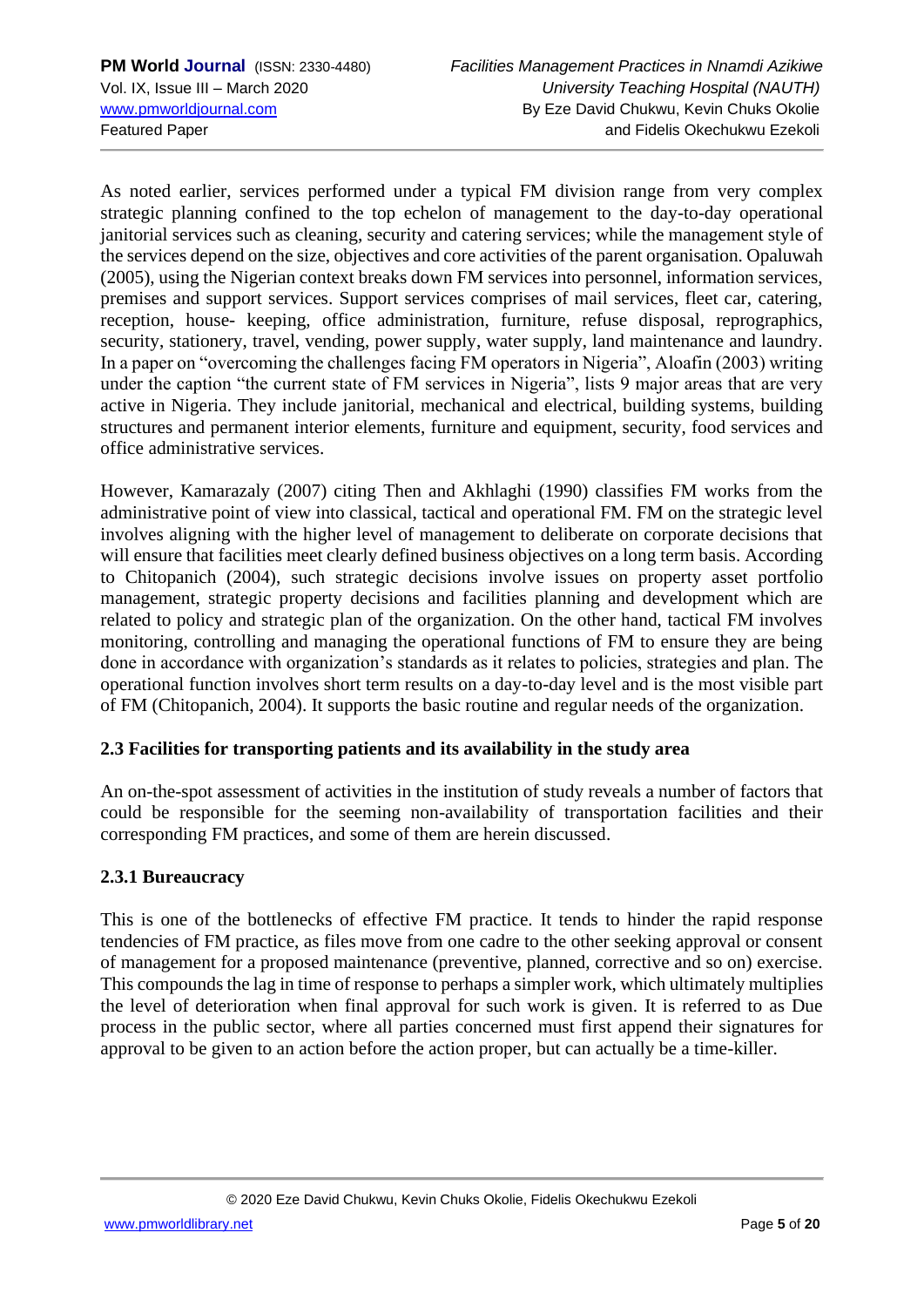## **2.3.2 Underfunding**

Sometimes in the institution as revealed by anecdotal evidence, something as minute as a bolt or tire of a stretcher or wheelchair, can become faulty and because perhaps, there isn't a spare in the maintenance unit, an approval for the release of funds in order to purchase a spare can be made. But surprisingly, funds won't be released because it is not available at the moment of request, leaving the faulty unit to deteriorate further. In some cases, because of the delay in the process of making these funds available, the level of deterioration of the facility may have worsened. At this point, getting a fund-raise to take care of the extra expense may prove difficult, resulting to a backlog of works to be done and ultimately leaving the FM unit to prioritise. Little wonder some facilities are in a poor state.

#### **2.4 Examining ways of improving service delivery in NAUTH Nnewi**

As a key to the practice of healthcare FM, an integration of management and control of support services represents effective business decision-making by healthcare executives towards delivering value for money. It is crucial that an integrated approach is designed and incorporated into the main operational strategy in order to reap maximum benefits from FM (Ware *et al*., 2017). According to Opaluwah (2005), to provide an integrated healthcare service, there must be sufficient healthcare facilities available to sustain the core business. Managing of hospital services cost money to both government and customers who pay for it indirectly as tax. Thus, for any hospital to have efficient and well-managed facilities, there must be sufficient financial resource investment to sustain its assets and service delivery objectives. It has also been observed as opined by Okoroh, Gombera, and Ilozor (2002), that efficient doctors and clinicians are always comfortable to care for patients in a hospital environment where the technology, facilities and resources, especially finance are available, in order for them to manage clinical outcome effectively.

#### **3. Methodology**

This study was a survey research and was conducted in Nnamdi Azikiwe university teaching hospital (NAUTH), Nnewi, Anambra State, Nigeria. Although NAUTH is just one out of the many teaching hospitals in Nigeria, statistically, this might not be a true reflection of FM practices in other institutions. Therefore the population of this study constitutes patients and/or their custodians, staff of NAUTH Nnewi in the A/E and Works units.. The population was obtained from the records available at the administrative section of the hospital. Subsequently, questionnaire was administered randomly to the target population from where came the data for the research endeavour, encompassing the current state of FM practice in NAUTH Nnewi, the state of transportation facilities, likely causes of inefficiency in the service delivery process and panacea to them. The respondents were asked to respond to each question based on five point Likert scale where  $1 =$  strongly disagree/ not at all and  $5 =$  strongly agree/critical.

it was gathered that there are over 605 medical files in the last one month, at the accident/emergency unit; though it seems the population of the patients can be referred to as Infinite as one cannot ascertain their exact number owing to the fact that new patients keep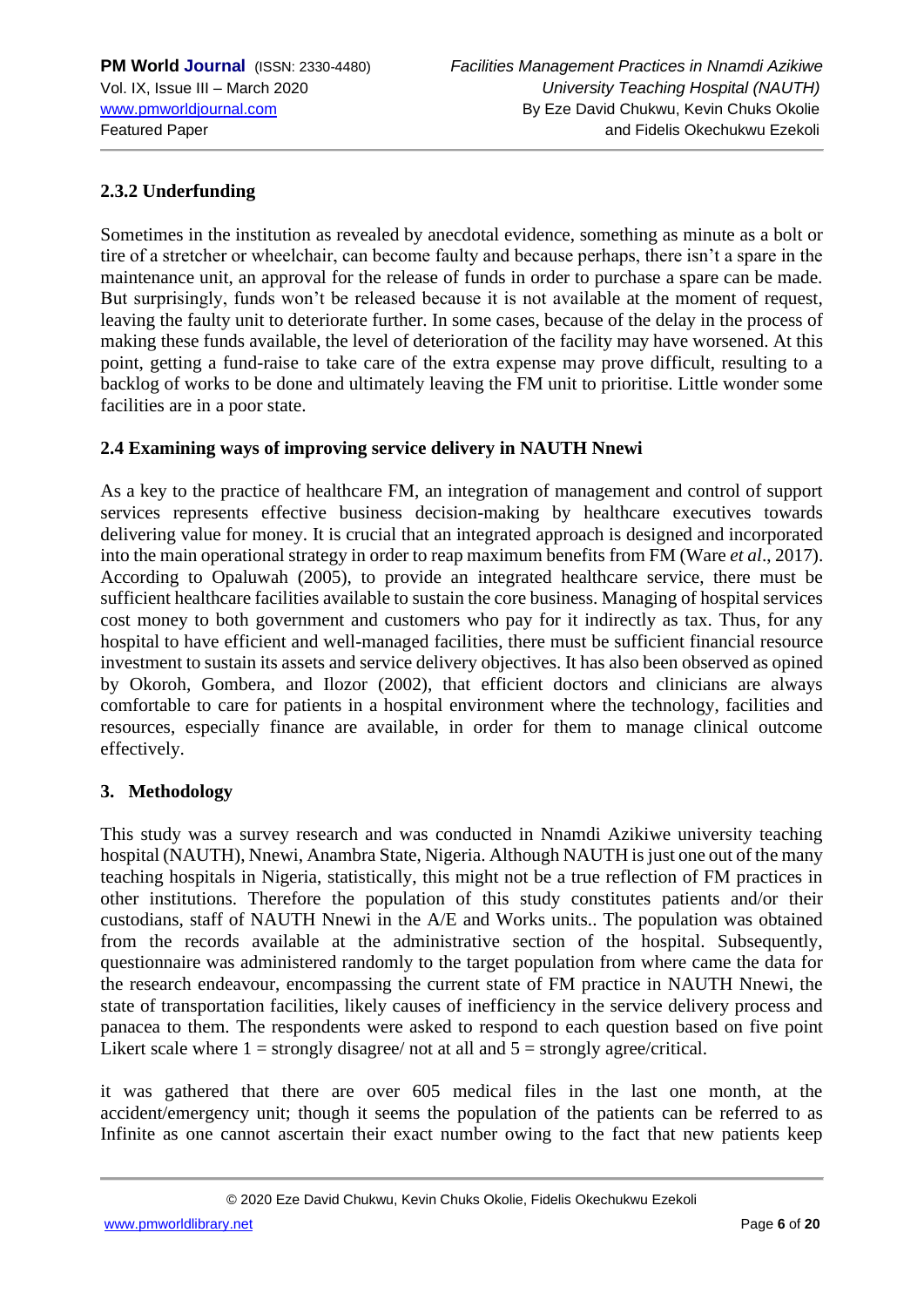registering on a daily basis while old ones may cease to patronize further. It was also learnt from preliminary investigations at the various units visited, that there are 20 and 65 members of staff at the Works unit as well as the A/E unit, respectively.

The sample size for this study was determined using Taro Yamane's formular as cited in Ogunoh (2008)

$$
n = \frac{N}{1 + N (e)^2}
$$

when  $n =$  sample size

 $N =$  population

 $e^2$  = Margin of error (assumed 5%)

 $1 =$  unity or constant

Therefore  $=\frac{690}{1+690(0.05)^2}$ 690  $1+(690x0.0025)$ 690  $\sqrt{1 + 1.725}$ 690 2.725  $= 253$ 

The sample size of 253 was adopted for this study.

## **4. Results**

**Table 1** Current FM practice as regards the transportation of patients in NAUTH Nnewi.

| S/N                                                            | <b>FM</b> practices                       | 5 <sup>5</sup> | 4   | $3\quad 2$ |        |     | Mean<br>score | Rank |
|----------------------------------------------------------------|-------------------------------------------|----------------|-----|------------|--------|-----|---------------|------|
| A.                                                             | Operations,<br>maintenance and<br>repair. | $\overline{5}$ | 100 |            | 30     | -15 | 1.98          | 2    |
| Β.                                                             | Facility planning<br>and forecasting      |                | 80  |            | 100 20 |     | 2.3           |      |
| C.                                                             | Facility allocation<br>and management     |                | 5   |            | 170 25 |     | 1.9           | 3    |
| (5) Highly adequate, (4) Adequate, (3) Unsure, (2) Inadequate, |                                           |                |     |            |        |     |               |      |
|                                                                | (1) Highly inadequate                     |                |     |            |        |     |               |      |

Source: Researcher's field work (2018).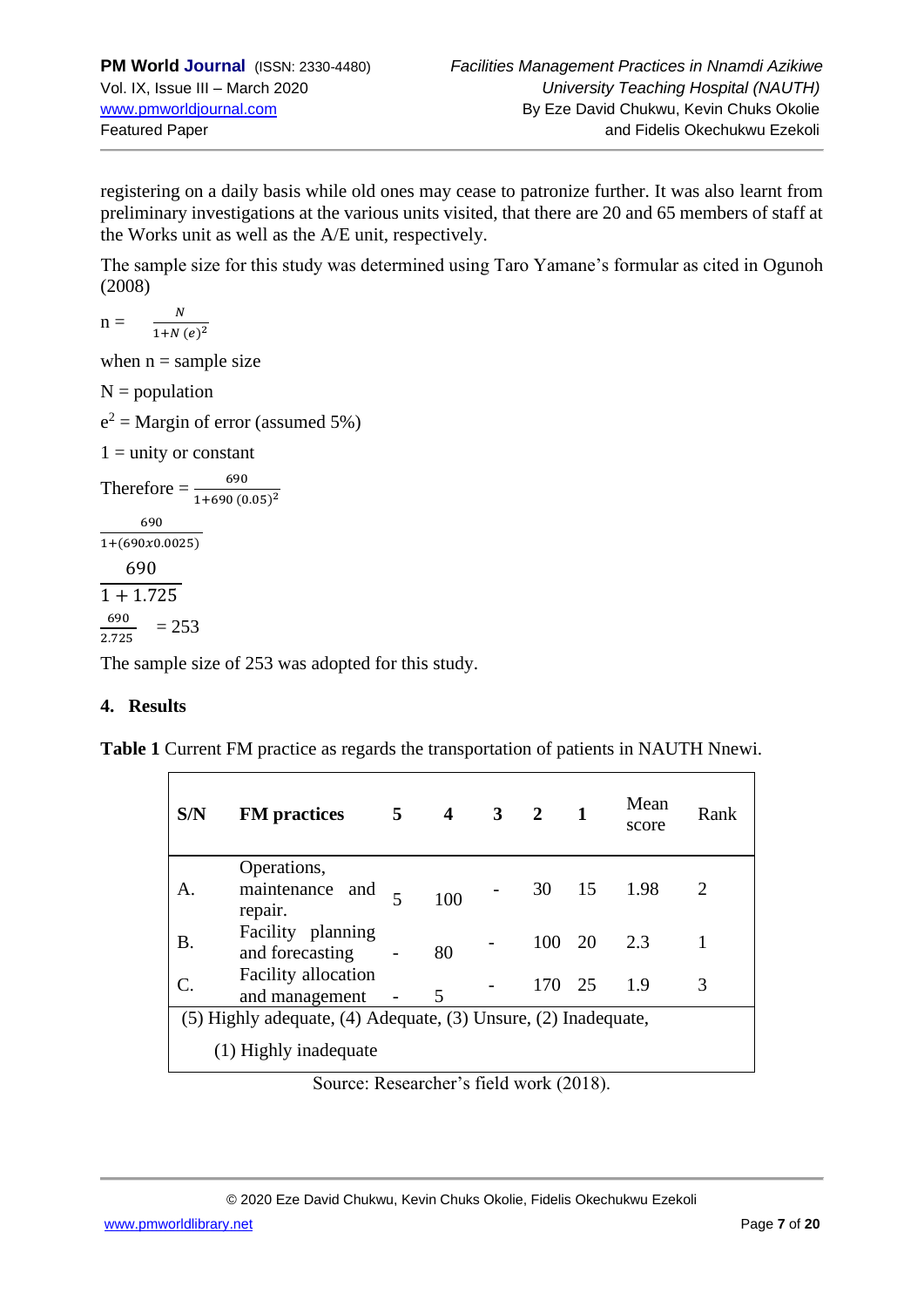From Table 1, which shows the opinion pattern of respondents from both strata (FM and A/E), the data depicts that the current FM practice in NAUTH Nnewi as regards 'facility planning and forecasting', ranked 1<sup>st</sup> with mean score of 2.30, while 'operations, maintenance and repair', and 'facility allocation and management', ranked  $2<sup>nd</sup>$  and  $3<sup>rd</sup>$  with mean scores of 1.98 and 1.90, respectively.

**Table 2**: Availability of these facilities for transporting patients

| S/N                                                                         | <b>Availability</b>                                                                                 |     | 5<br>4 | $\overline{3}$ | $\overline{2}$ | $\mathbf{1}$ | <b>Mean</b><br>score | <b>Rank</b>    |
|-----------------------------------------------------------------------------|-----------------------------------------------------------------------------------------------------|-----|--------|----------------|----------------|--------------|----------------------|----------------|
| $\mathsf{A}$ .                                                              | Readily<br>available/<br>available<br><sub>on</sub><br>demand                                       | 5   |        | 10             | $-125$ 60 1.8  |              |                      | $\overline{4}$ |
| Β.                                                                          | Available<br>due<br>to previous<br>booking/<br>booked ahead of<br>time                              | 55  | 105    |                | 40             |              | 3.08                 | 3              |
| C.                                                                          | Never readily<br>available due to<br>use/patronage<br>and/or limited<br>quantity<br>Available after | 190 | 10     |                |                |              | 3.95                 | $\mathbf{1}$   |
| D.                                                                          | a few minutes<br>of request                                                                         | 185 | 10     |                | $-5$           |              | 3.9                  | $\overline{2}$ |
| $(5)$ Highly adequate, $(4)$ Adequate, $(3)$ Unsure, $(2)$ Inadquate, $(1)$ |                                                                                                     |     |        |                |                |              |                      |                |
| Highly inadequate                                                           |                                                                                                     |     |        |                |                |              |                      |                |

Source: Researchers field work (2018)

From Table 2, the data shows the responses relating to the availability of the facilities for transporting patients in the study area. The option of 'never readily available' ranked 1<sup>st</sup> with a mean score of 3.95, while the option of 'available after a few minutes of request' ranked 2<sup>nd</sup> with a mean score 3.90. Again, the 'available due to previous booking' option ranked  $3<sup>rd</sup>$  with a mean score of 3.08 while the 'readily available' option ranked 4<sup>th</sup> with a mean score of 1.80.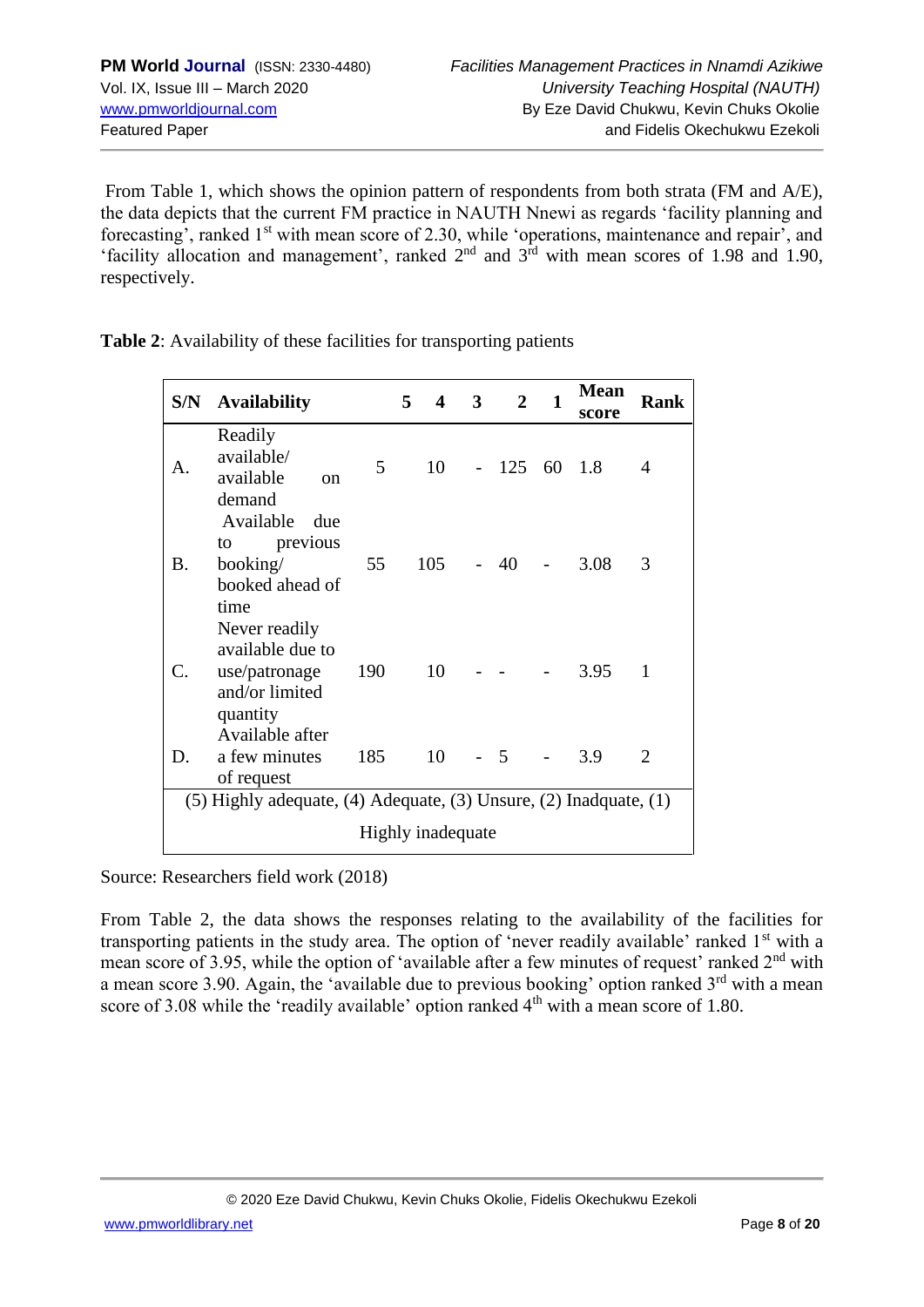| S/N                                                                             | Improving<br>service<br>delivery                              | $\overline{\mathbf{5}}$ | $4 \quad 3 \quad 2$ |                |                | 1              | <b>Mean</b><br>score | <b>Rank</b> |
|---------------------------------------------------------------------------------|---------------------------------------------------------------|-------------------------|---------------------|----------------|----------------|----------------|----------------------|-------------|
| A.                                                                              | Improved funding                                              | 150                     | 45                  | $\overline{a}$ | 5              |                | 3.73                 | 3           |
|                                                                                 | Direct information link                                       |                         |                     |                |                |                |                      |             |
|                                                                                 | from<br>the                                                   |                         |                     |                |                |                |                      |             |
| <b>B.</b>                                                                       | Accident/Emergency 170 25 -<br>$(A/E)$ unit to the FM<br>unit |                         |                     |                | 3 <sup>1</sup> | $\overline{2}$ | 3.82                 | 2           |
|                                                                                 | Engaging<br>more                                              |                         |                     |                |                |                |                      |             |
| C.                                                                              | manpower in the Works 10 25 -<br>unit                         |                         |                     |                |                | 90 75          | 1.85                 | 7           |
|                                                                                 | Equipping the store in                                        |                         |                     |                |                |                |                      |             |
| D.                                                                              | the FM unit of spare                                          | 45                      | 75 -                |                | 60 20          |                | 2.73                 | 6           |
|                                                                                 | parts<br>Training/re-training of                              |                         |                     |                |                |                |                      |             |
| Ε.                                                                              | staff both in the $A/E$ and $100\,80$ -                       |                         |                     |                | $15 \quad 5$   |                | 3.38                 | 5           |
|                                                                                 | the FM units                                                  |                         |                     |                |                |                |                      |             |
| F.                                                                              | Changing old facilities                                       | $105$ 70 - 25 -         |                     |                |                |                | 3.53                 | 4           |
|                                                                                 | to modern ones                                                |                         |                     |                |                |                |                      |             |
|                                                                                 | Installation of a cloak-in<br>device which takes care         |                         |                     |                |                |                |                      |             |
|                                                                                 | of requisitions, and can                                      |                         |                     |                |                |                |                      |             |
| G.                                                                              | monitored 180 18 - 1 1<br>be                                  |                         |                     |                |                |                | 3.89                 | 1           |
|                                                                                 | simultaneously<br>by                                          |                         |                     |                |                |                |                      |             |
|                                                                                 | Management and the                                            |                         |                     |                |                |                |                      |             |
| FM unit                                                                         |                                                               |                         |                     |                |                |                |                      |             |
| $(5)$ Very important, $(4)$ Important, $(3)$ Unsure, $(4)$ Not important, $(1)$ |                                                               |                         |                     |                |                |                |                      |             |
| Not very important                                                              |                                                               |                         |                     |                |                |                |                      |             |

**Table 3**: The present state of maintenance of facilities for transporting patients

Source: Researchers field work (2018)

From Table 3, the data shows the responses relating to the present state of facilities for transporting patients in the study area. The option of 'accessibility' ranked 1<sup>st</sup> with a mean score of 3.53, while the option of 'structural stability' ranked 2nd with a mean score 3.40. Again, the 'ease of usage' option ranked 3rd with a mean score of 3.30, and also the 'fitness for purpose' option ranked  $4<sup>th</sup>$  with a mean score of 2.93. Furthermore, the 'aesthetics' option ranked  $5<sup>th</sup>$  with a mean score of 2.20, and 'modernity' option ranked  $6<sup>th</sup>$  with a mean score of 2.18; while the 'number in use' option ranked  $7<sup>th</sup>$  with a mean score of 1.95.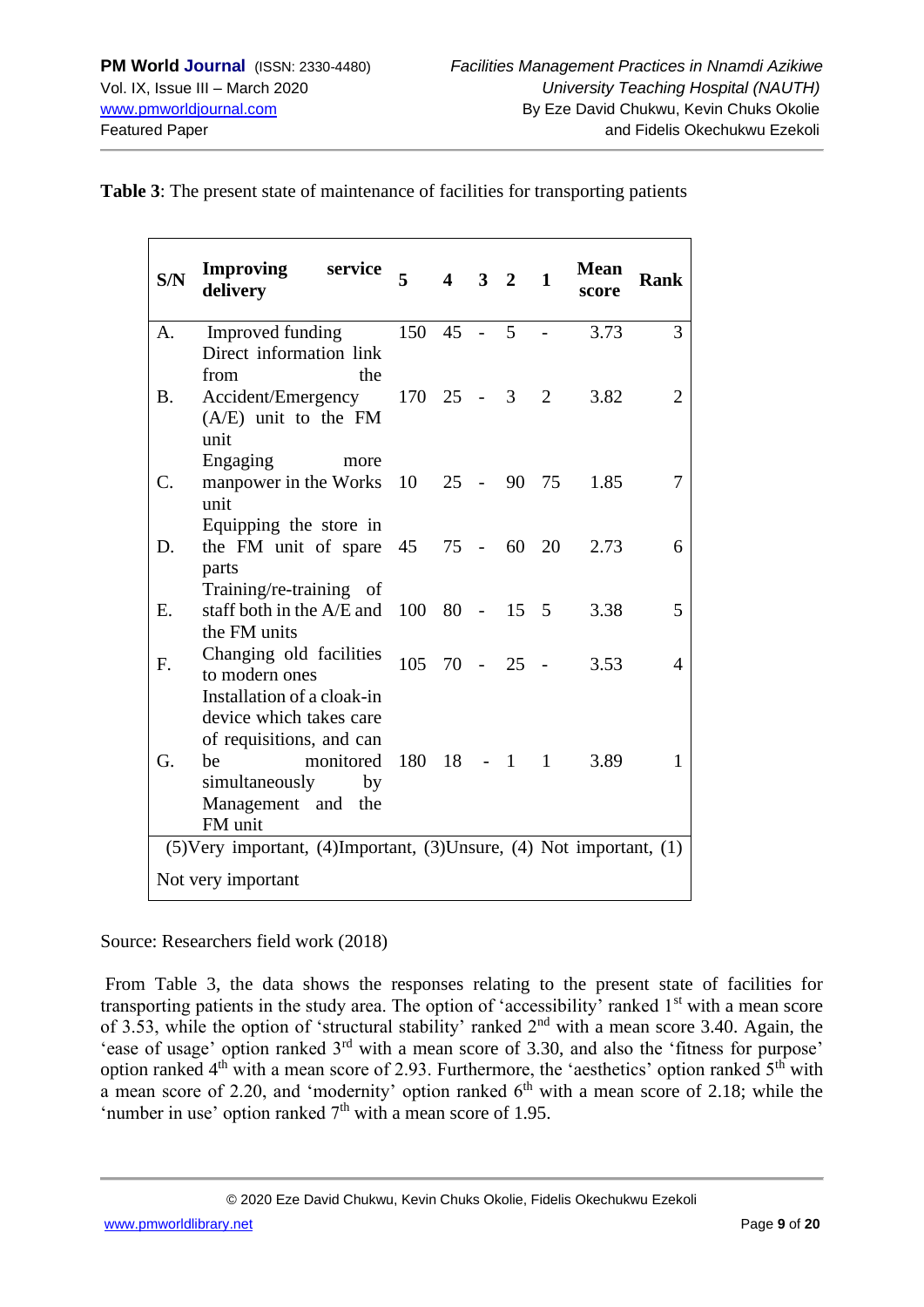| S/N       | <b>State of</b><br>facilities                                    | 5   | $\overline{\mathbf{4}}$ | 3 | $\overline{2}$ | 1  | <b>Mean</b><br>score | Rank           |
|-----------|------------------------------------------------------------------|-----|-------------------------|---|----------------|----|----------------------|----------------|
| A.        | for<br><b>Fitness</b><br>purpose/<br>functionality<br>Aesthetics | 45  | 105                     |   | 40             | 10 | 2.93                 | 4              |
| <b>B.</b> | and<br>psychological<br>appeal                                   | 10  | 60                      |   | 90             | 40 | 2.2                  | 5              |
| C.        | Modernity                                                        | 12  | 50                      |   | 100            | 38 | 2.18                 | 6              |
| D.        | Ease of usage                                                    | 90  | 85                      |   | 20             | 5  | 3.3                  | 3              |
| Ε.        | Structural<br>stability                                          | 95  | 90                      |   | 15             |    | 3.4                  | $\overline{2}$ |
| F.        | Accessibility/<br>access to the<br>facility                      | 110 | 85                      |   | 5              |    | 3.53                 | 1              |
| G.        | Number in<br>use                                                 | 5   | 10                      |   | 155            | 30 | 1.95                 | 7              |

**Table 4**: Ways of improving service delivery in the institution

Source: Researchers field work (2018)

From Table 4, the data shows the responses relating to ways of improving service delivery in the study area. The option 'installation of a cloak-in device' raned 1<sup>st</sup> with a mean score of 3.89, while the option 'direct information link' ranked  $2<sup>nd</sup>$  with a mean score 3.82. Again, the 'improved funding' option ranked 3<sup>rd</sup> with a mean score of 3.73, while the 'changing of old facilities' option ranked  $4<sup>th</sup>$  with a mean score of 3.53. Furthermore, the 'training of staff' option ranked  $5<sup>th</sup>$  with a mean score of 3.38, while 'equipping the store' option ranked  $6<sup>th</sup>$  with a mean score of 2.73, and finally the 'engaging more manpower' option ranked  $7<sup>th</sup>$  with a mean score of 1.85.

#### **5. Discussion**

Based on the research questions and data analyses, the findings of the study are summarized as follows.

Majority of the respondents, opinionated that the current FM practices as regards the care for transportation facilities in the form of Operations, maintenance and repair, Facilities planning and forecasting, and Facilities allocation and management; in NAUTH Nnewi, are not adequate enough to effect good service delivery. Also, they cannot be said to be efficient as well as sufficient enough to transform the service delivery process or bring about Office Automation (see Tables 2 and 3),which corroborates the views of Opaluwah (2005), Ogunoh (2014), and Bagshaw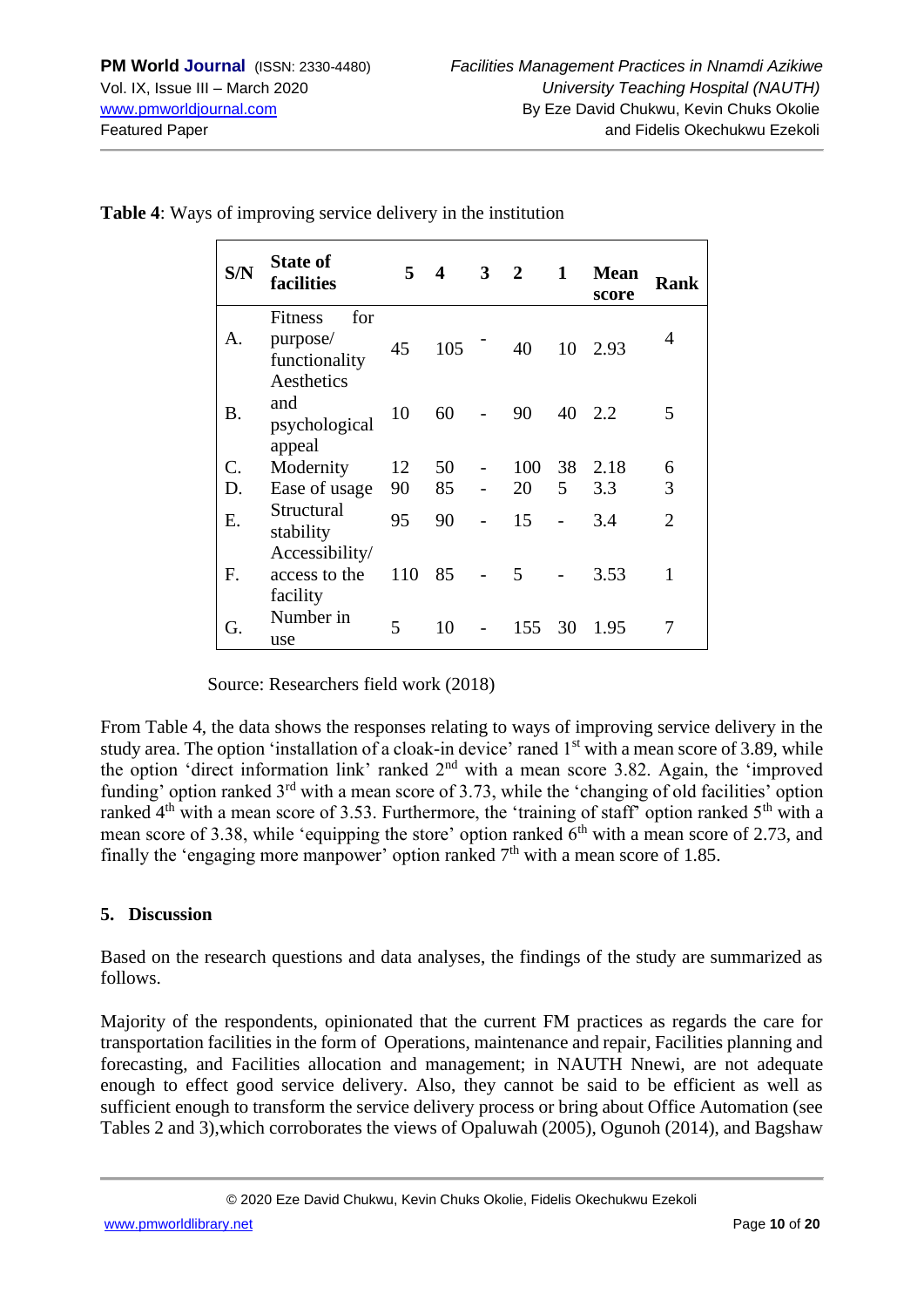and Peters(2015). This has led to several complaints by patients who come to patronize the services of the hospital.

Majority of the respondents say that the number of facilities such as stretchers and wheelchairs provided are insufficient and the ones in use in the hospital are not readily available. Also, respondents are of the opinion that there isn't adequate monitoring of the members of staff in charge of handling patients' transportation, depicting some sort of laxity, which is as a result of the job security feeling in the public sector (see Table 4). This corroborates the view of Opaluwah (2005).

An ample number of respondents opinionated that the poor state of maintenance of facilities translates to inefficient service delivery which affects customer satisfaction; and that the number of professionals in the institution is enough to effect great changes, therefore there won't be need for additional hands. Similarly, the qualities of these facilities such as Fitness for purpose, Modernity, Ease of usage and so on, needs to be checked regularly for optimum performance, as depicted in Tables 5, 4.6 and 7. This is corroborated by Opaluwah (2005) and Ware *et al*.,(2017). Many respondents say that the introduction of a feedback mechanism would help the FM unit improve service delivery, as against the present state of affairs in the institution. While some respondents opined that the data from the feedback mechanism may be doctored if staff other than those in the FM unit be allowed access to it, others have a contrary view. The feedback mechanism should convey such information as; Request for stretcher and location, Request for wheelchair, and so on, as this will enhance service delivery in NAUTH Nnewi. Again, the approval of soft loans for the FM unit was frowned at by some respondents, lamenting that the funding at present has not been justified, hence the idea should be dropped. Furthermore, some respondents are of the option that the institution needs to focus on the training and education of members of staff (see Tables 4.8 and 4.9), who are readily available in wards/units, to receive anticipated/prospective patients. This is corroborated by Ware *et al*., (2017).

## **6. Conclusion.**

Service delivery in Nnamdi Azikiwe University Teaching Hospital (NAUTH) Nnewi is bedeviled by a number of factors owing primarily to a fairly functional system of operations. These factors include: Bureaucracy associated with the analog operational systems, Underfunding of the institution, Epileptic incorporation of modern technology into day-to-day services/operations, and so on. These are independent of such factors associated with members of staff of the institution like; negligence of duty, poor customer relations, lackadaisical attitude to work, and so on, all occasioned by either the job security feeling in the public sector, poor monitoring/supervising system, mediocrity, nepotism and worst of all, corruption.

Having identified communication gaps in the service delivery process in the institution, where a patient cannot relate back to the management of NAUTH Nnewi formally and in a quick and easy manner, of any form of requisition or unsatisfactory service received, then the need to correct such anomaly arises. With most patients complaining of poor quality services at the institution which has continued to cause a decline in sustainable patronage, lingering opprobrium against the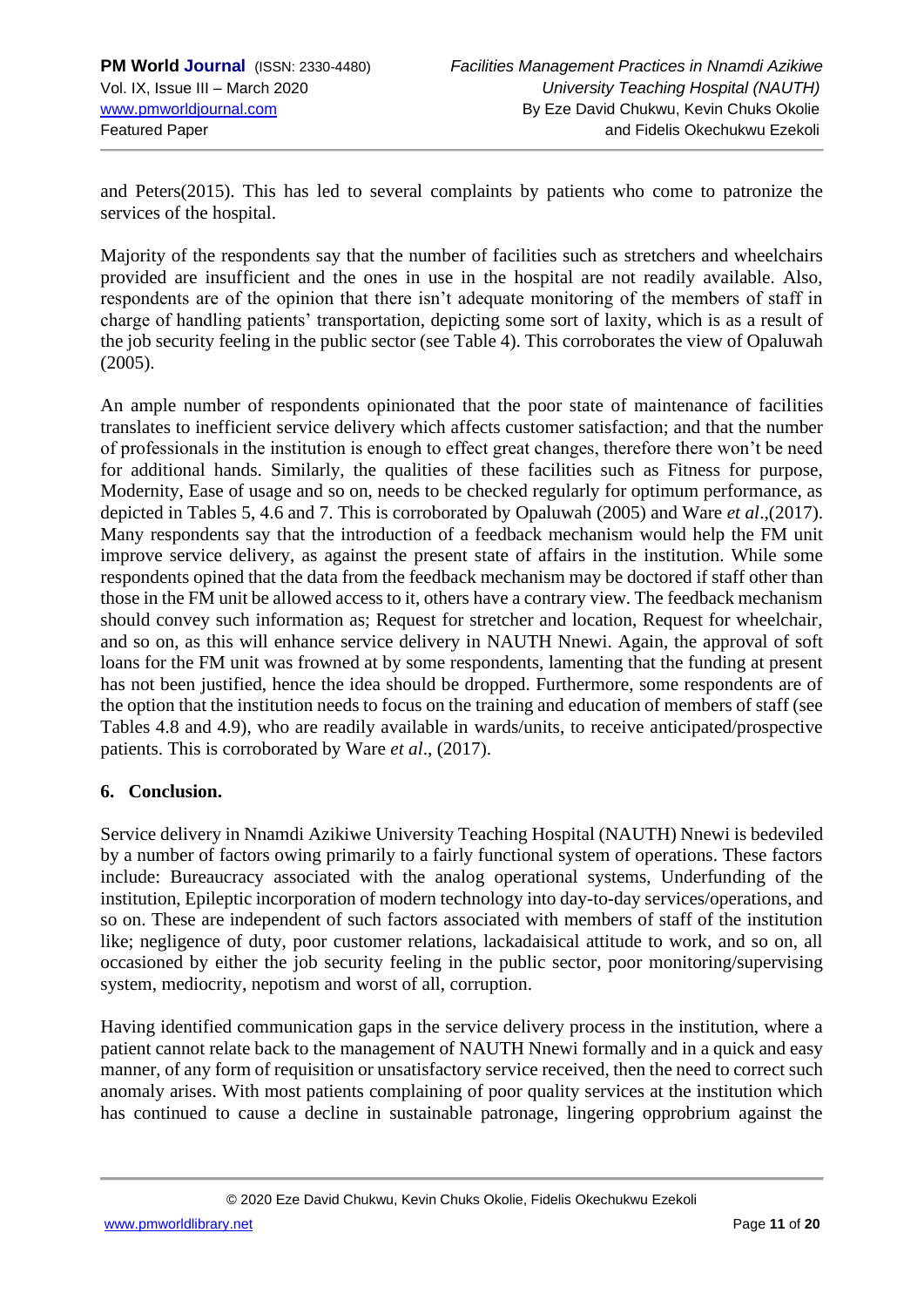management and staff of the institution, as well as half-baked services, it sure has attained an alarming rate.

In view of the above therefore, the study tends to demonstrate that the incorporation of a feedback mechanism into the service delivery process, will not only improve service delivery but will also help in keeping track of the level of satisfactory services rendered to patients in the institution.

In view of improving service delivery in NAUTH Nnewi, through an effective/efficient FM practice, with the aid of a feedback mechanism, the study therefore recommends that there should be an integrated approach to the management of facilities between the Works/FM unit and the A/E unit such that allocation, operation, planning, maintenance and forecasting of these facilities, are closely monitored by members of staff of both units in charge of handling them, as this will enhance efficiency.

The provision of additional transportation facilities is crucial, as the ones presently in use are inadequate. There should be planned as well as routine maintenance of these facilities by the FM unit of the institution periodically. At intervals, there should be workshops organized for members of staff, particularly those in the lower cadre, on such topics as hospital management and the like, as they are the ones who make service delivery more efficient.

There should be a device at strategic locations where a patient/visitor can rate the performance or level of satisfaction of the services rendered to him or her. This will help the FM unit keep track of the responses. It is important to have installed in every department, a device that helps reach the FM unit directly (Intercom perhaps) and in the quickest possible time, in case of reporting any maintenance/repair related works, and also the device that alerts the A/E Unit from the entrance into the hospital, of the arrival of an emergency case.

## **References**

- Achoru, A. M. (2015). Effective facilities management through management information system: a case study of Industrial Training Fund building Abuja, *Research Journal's Journal of Technology Management*, 2(1) 3 – 9.
- Alexander, K. (1994). A strategy for facilities management. *Facilities*, 11(1) 6-10
- Alornyeku, F. K. (2011). *The Impact of Bureaucracy on Public Service Delivery: a Study of Kumasi Metropolitan Assembly (*Unpublished master's degree thesis*),* Kwame Nkrumah University of Science and Technology Ghana.
- Amaratunga, D. (2000). Assessment of Facilities Management Performance. *Property Management*, 18(4) 258-66.
- Andaleeb, S. S. (1998). Determinants of customer satisfaction with hospitals: a managerial model. *International Journal of Health Care Quality Assurance, 11*(6), 181-187.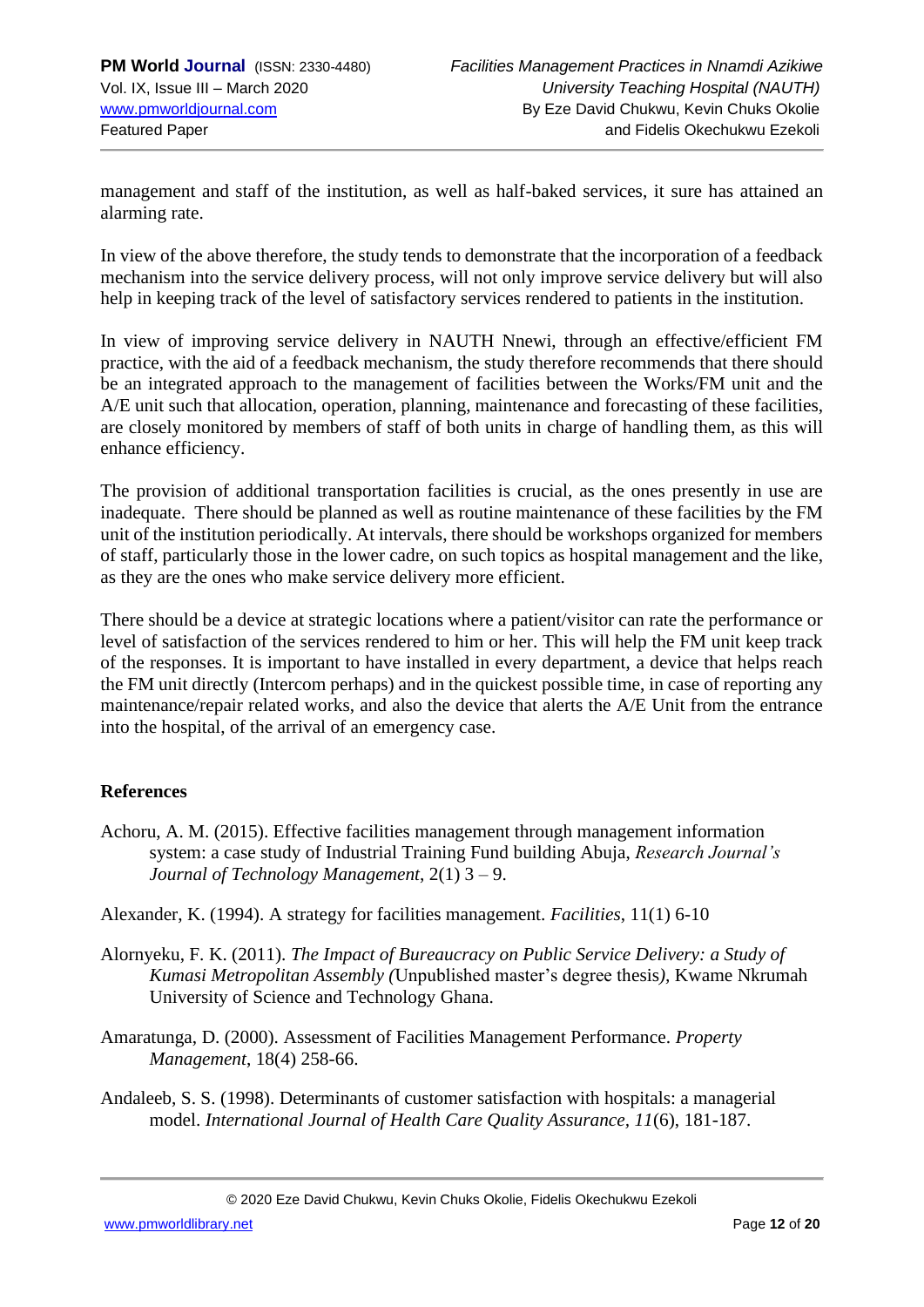Atkin, B., & Brooks, A. (2009), *Total facilities management*, pp. 12-33. Babbie, E. (2005). *The Basics of Social Research 3rd Edition*. Belmont, C.A, USA: Thomson/Wordsworth Learning.

- Bagshaw, K. B. & Peters, G. T. (2015). Facility management and organisational effectiveness of manufacturing firms in Rivers state Nigeria, *European Journal of Business and Management, 7(26) 147 – 156.*
- Barrett, P. (2000), Achieving strategic facilities management through strong relationships*. Facilities, 18(1) 421-426.*
- Barret, P. & Baldry, D. (2003). *Facilities Management: Towards Best Practice*. Oxford, Blackwell Science Ltd.
- Becker, F., & Steele, F. (1990), The total workplace. *Facilities*, 3(1) 9-14.
- Blanchard, R., & Galloway, R. (1994). Quality in retail banking. *International Journal of Service Industry Management, 5*(4), 5-23.
- Blaxter, L. Hughes, C., Tight, M. (1996). *How to Research*. Buckingham, Open University Press.
- Bless, C. and Higson-Smith, C. (1995). *Fundamentals of Social Research Methods*: *An African Perspective*. Kenwyn, Juta.
- Bryman, A. (1998). *Quantity and Quality in Social Research*. London, Unwin Hyman.
- Burt, N. (2012). Facilities management: good practice guide, *Journal of Facility Management Association of Australia*, 1, 2 – 7.
- Carole I. K. & Almut G. W. (2008). *Validity and Reliability of Measurement Instruments Used in Research*, Am J Health-Syst Pharm, 65, 2276 – 2284.
- Chikere, C. & Nwoka, J. (2015). The systems theory of management in modern day organisations: A study of Aldgate congress resort limited Port Harcourt, *International Journal of Scientific and Research Publications.* 5(9)1 – 7.
- Chotipanich, S. (2004). Positioning facility management. *Facilities*, *22*(13/14), 364-372.
- Chow-Chua, C., & Komaran, R. (2002). Managing service quality by combining voice of the service provider and voice of their customers. *Managing Service Quality, 12*(2), 77-86.
- Cotts, G. D. (1999). *The Facility Management Handbook.* New York, American Management Association.
- Cresswell, J. W. (1994). *Research Design: Qualitative and Quantitative Approaches*. Thousand Oaks: Sage Publications.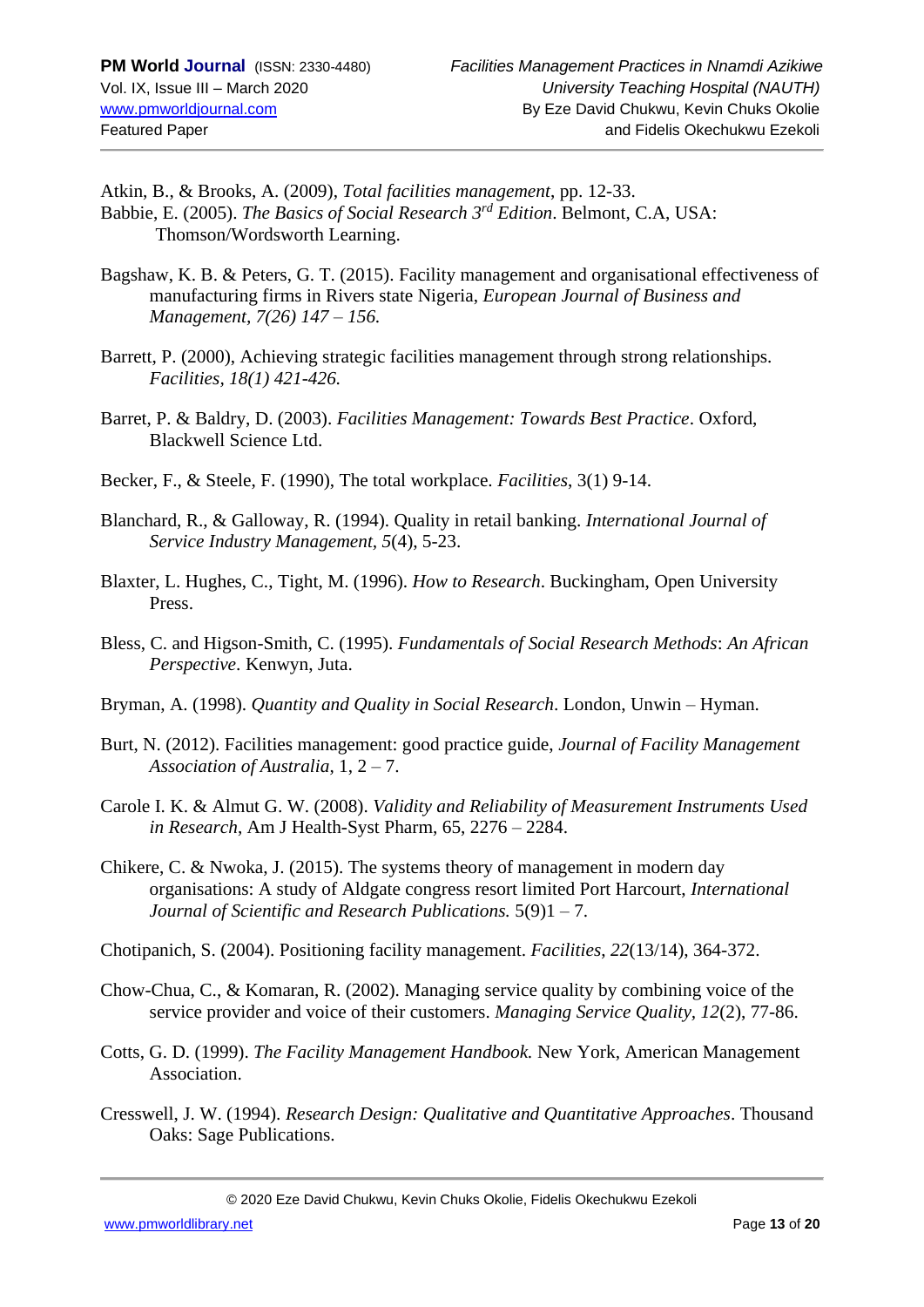Dell, O. (2008). *Corporate Strategies for Facilities Management*. Benin, Barlor Publishers.

- Dibb, S., Simkin, L., Pride, W. M., & Ferrell, O. (2005). *Marketing: Concepts and strategies*: Houghton Mifflin.
- Eme, O. I. & Onwuka, C. C, (2010). Bureaucracy and challenges of good governance in Nigeria, *Journal of Business and Organisational Development. 2, 15 – 25.*
- Elleuch, A. (2008). Patient satisfaction in Japan. *International Journal of Health Care Quality Assurance, 21*(7), 692-705.
- Fellows, R. & Liu, A. (2003). *Research Methodology,* United Kingdom, Blackwell Publications.
- Gelnay, B. (2002). *Facility management and the design of Victoria Public Hospitals.* Paper presented at the Proceedings of the CIB Working Commission.
- Gibson, J. L. (1997). *Organistions: behaviours, structure & processes*. 9<sup>th</sup> ed., McGraw Hill, USA.
- Green, L. V. (2004). Capacity planning and management in hospitals. In *Operations Research and Health Care* (15-41). Springer US
- Grimshaw, B., & Cairns, G. (2000). Chasing the mirage: managing facilities in a virtual world. *Facilities*, *18*(10/11/12), 392-401.
- Grimshaw, R. W. (2003). FM: the professional interface. *Facilities*, *21*(3/4), 50-57.
- Herguner, G., & Reeves, N. B. R. (2000). Going against the national cultural grain: A longitudinal case study of organizational culture change in Turkish higher education. *Total Quality Management*, *11*(1), 45-56.
- Huff, D. (1998). *How to Work With Concrete and Masonry*, Boston, Harper & Row Publications.
- Hudson, L.A. and Ozanne, J.L., (1988). Alternative ways of seeking knowledge in consumer research. *Journal of consumer research*, 1, 508-521.
- Hui, E. C.-m., Zhang, P., & Zheng, X. (2013). Facilities Management Service and Customer Satisfaction in Shopping Mall Sector. *Facilities, 31*(5/6), 1-1.
- Hui, E. C., & Zheng, X. (2010). Measuring customer satisfaction of FM service in housing sector: a structural equation model approach. *Facilities, 28*(5/6), 306-320.
- Hwang, J. L.-J., Desombre, T., Eves, A., & Kipps, M. (1999). An analysis of catering options within NHS acute hospitals. *International Journal of Health Care Quality Assurance, 12*(7), 293-308.
- Hwang, L.-J. J., Eves, A., & Desombre, T. (2003). Gap analysis of patient meal service perceptions. *International Journal of Health Care Quality Assurance, 16*(3), 143-153.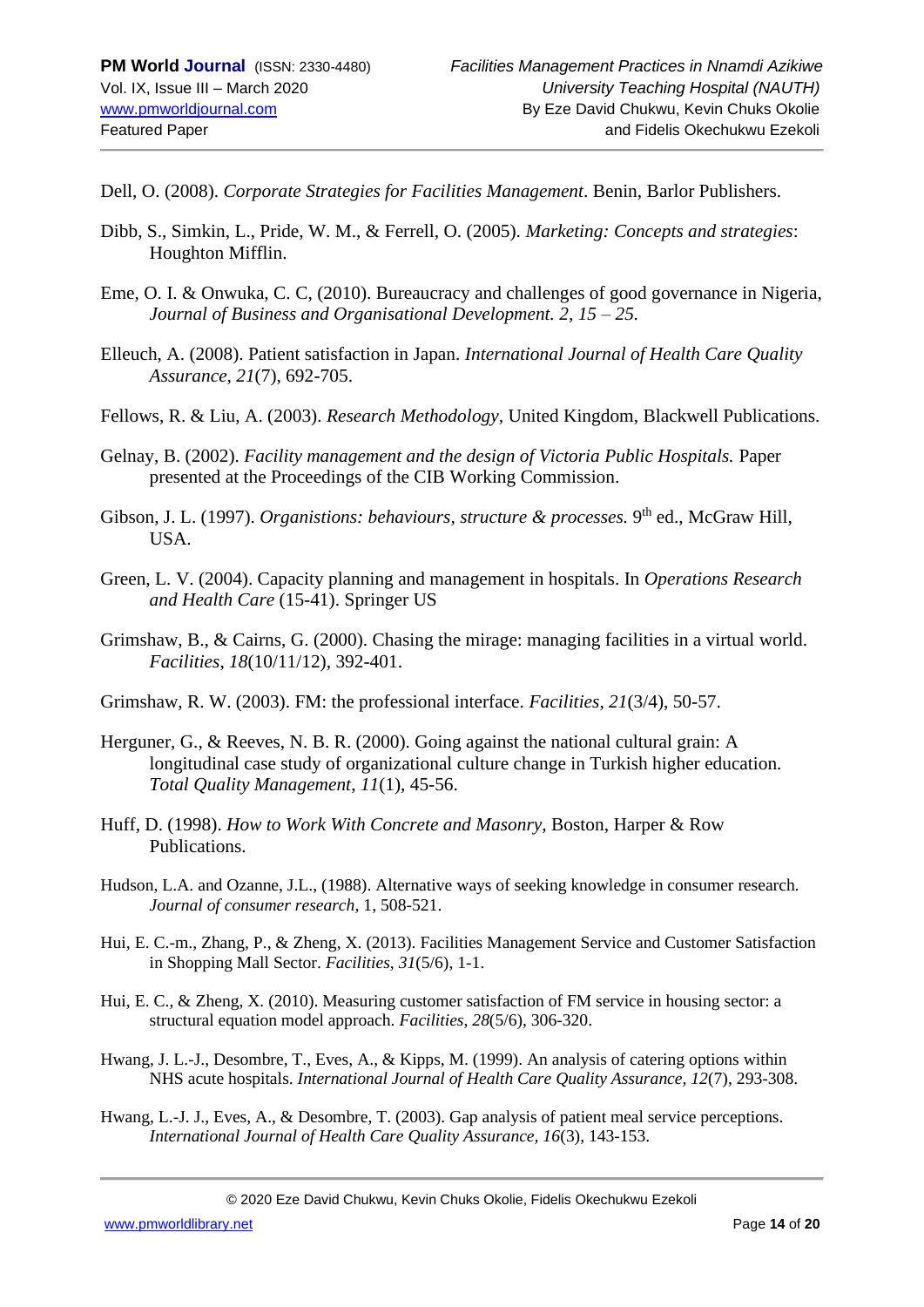- Hwarng, H. B., & Teo, C. (2001). Translating customers' voices into operations requirements-A QFD application in higher education. *International Journal of Quality & Reliability Management, 18*(2), 195-226.
- Imhonopi, D. & Ugochukwu, M. U. (2013). Leadership crisis and corruption in the Nigerian public sector: An albatross of national development, *African Symposium: An Online Journal of the African Educational Research Network. 13(1)78 – 87.*
- Iwarere, H. T. & Lawal, K. O. (2011). Performance measures of maintenance of public facilities in Nigeria, *Research Journal of Business Management*. 5(1)16 – 25, 1819 – 1932.
- James, O. (2000). *Corporate Strategies for Facilities Management.* Benin, Balor Publishers.
- Johnson, M. D., & Fornell, C. (1991). A framework for comparing customer satisfaction across individuals and product categories. *Journal of Economic Psychology, 12*(2), 267-286.
- Johnson, M. D., Gustafsson, A., Andreassen, T. W., Lervik, L., & Cha, J. (2001). The evolution and future of national customer satisfaction index models. *Journal of Economic Psychology, 22*(2), 217-245.
- Joroff, M., Louargand, M., Lambert, S. and Becker, F. (1993), Strategic Management of the Fifth Resource: Corporate Real Estate, Corporate Real Estate 2000 Series Report No. 49, IDRC, Ottawa.
- Kennedy, A. (1996). Facilities management support services. *Facilities Management: Theory and Practice*, 134-44.
- Kincaid, D. (1994). Principles and concepts of facility management knowledge chasm, *Architectural Engineering and Design Management*, 5, 91 – 102.
- Kincaid, D. (2000). Adaptability potentials for buildings and infrastructure in sustainable cities. *Facilities*, *18*(3/4), 155-161.
- Kothari C. R. (2004). *Research Methodology*: *Method and Techniques*, New Delhi, New Age International (P) Ltd.
- Ladhari, R. (2008). Alternative measures of service quality: a review. *Managing Service Quality, 18*(1), 65-86.
- Ladhari, R. (2009). A review of twenty years of SERVQUAL research. *International Journal of Quality and Service Sciences, 1*(2), 172-198.
- Lam, S. S. (1997). SERVQUAL: a tool for measuring patients' opinions of hospital service quality in Hong Kong. *Total Quality Management, 8*(4), 145-152.
- Lam, T. K. (2002). Making sense of SERVQUAL's dimensions to the Chinese customers in Macau. *Journal of Market-Focused Management, 5*(1), 43-58.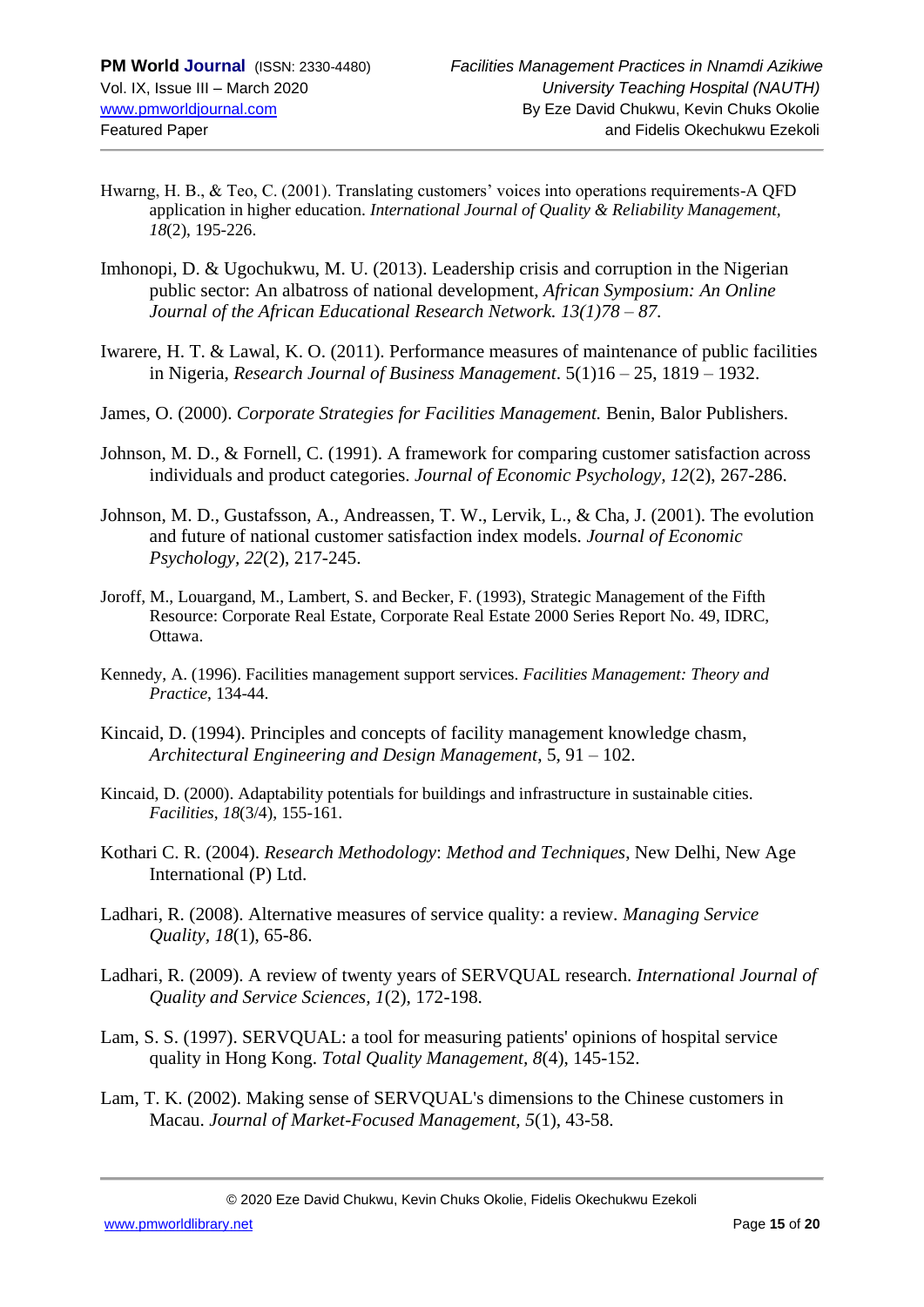- Lassar, W. M., Manolis, C., & Winsor, R. D. (2000). Service quality perspectives and satisfaction in private banking. *Journal of Services Marketing, 14*(3), 244-271.
- Lavy, S., & Fernández-Solis, J. (2010). Complex Healthcare Facility Management and Lean Construction. *Health Environments Research & Design Journal, 3*(2), 3-6.
- Lavy, S., & Shohet, I. M. (2009). Integrated healthcare facilities maintenance management model: case studies. *Facilities, 27*(3/4), 107-119.
- LeBlanc, G., & Nguyen, N. (1988). Customers' perceptions of service quality in financial institutions. *International Journal of Bank Marketing, 6*(4), 7-18.
- Lee-Ross, D. (2008). An exploratory study of the contextual stability of SERVQUAL amongst three retail clusters in far North Queensland. *Journal of Place Management and Development, 1*(1), 46-61.
- Lee, M., & Ulgado, F. M. (1997). Consumer evaluations of fast-food services: a cross-national comparison. *Journal of Services Marketing, 11*(1), 39-52.
- Leedy, P. D. (1993). *Practical Research: Planning and Design* (5th ed.). New York. MacMillan.
- Lennerts, K., Abel, J., Pfründer, U., & Sharma, V. (2005). Step-by-step process analysis for hospital facility management: An insight into the OPIK research project. *Facilities, 23*(3/4), 164-175.
- Leung, M., & Fung, I. (2005). Enhancement of classroom facilities of primary schools and its impact on learning behaviors of students. *Facilities, 23*(13/14), 585-594.
- Lim, P. C., & Tang, N. K. (2000a). The development of a model for total quality healthcare. *Managing Service Quality, 10*(2), 103-111.
- Lim, P. C., & Tang, N. K. (2000b). A study of patients' expectations and satisfaction in Singapore hospitals. *International Journal of Health Care Quality Assurance, 13*(7), 290-299.
- Lim, P. C., Tang, N. K., & Jackson, P. M. (1999). An innovative framework for health care performance measurement. *Managing Service Quality, 9*(6), 423-433.
- Lin, B., & Kelly, E. (1995). Methodological issues in patient satisfaction surveys. *International Journal of Health Care Quality Assurance, 8*(6), 32-37.
- Liyanage, C., & Egbu, C. (2008). A performance management framework for healthcare facilities management. *Journal of Facilities Management, 6*(1), 23-36.
- Loch, B. (2000). Avoiding the usual suspects. *Facilities, 18*(10/11/12), 368-370.
- Loosemore, M., & Lam, A. S. Y. (2004). The locus of control: a determinant of opportunistic behaviour in construction health and safety. *Construction Management and Economics*, *22*(4), 385-394.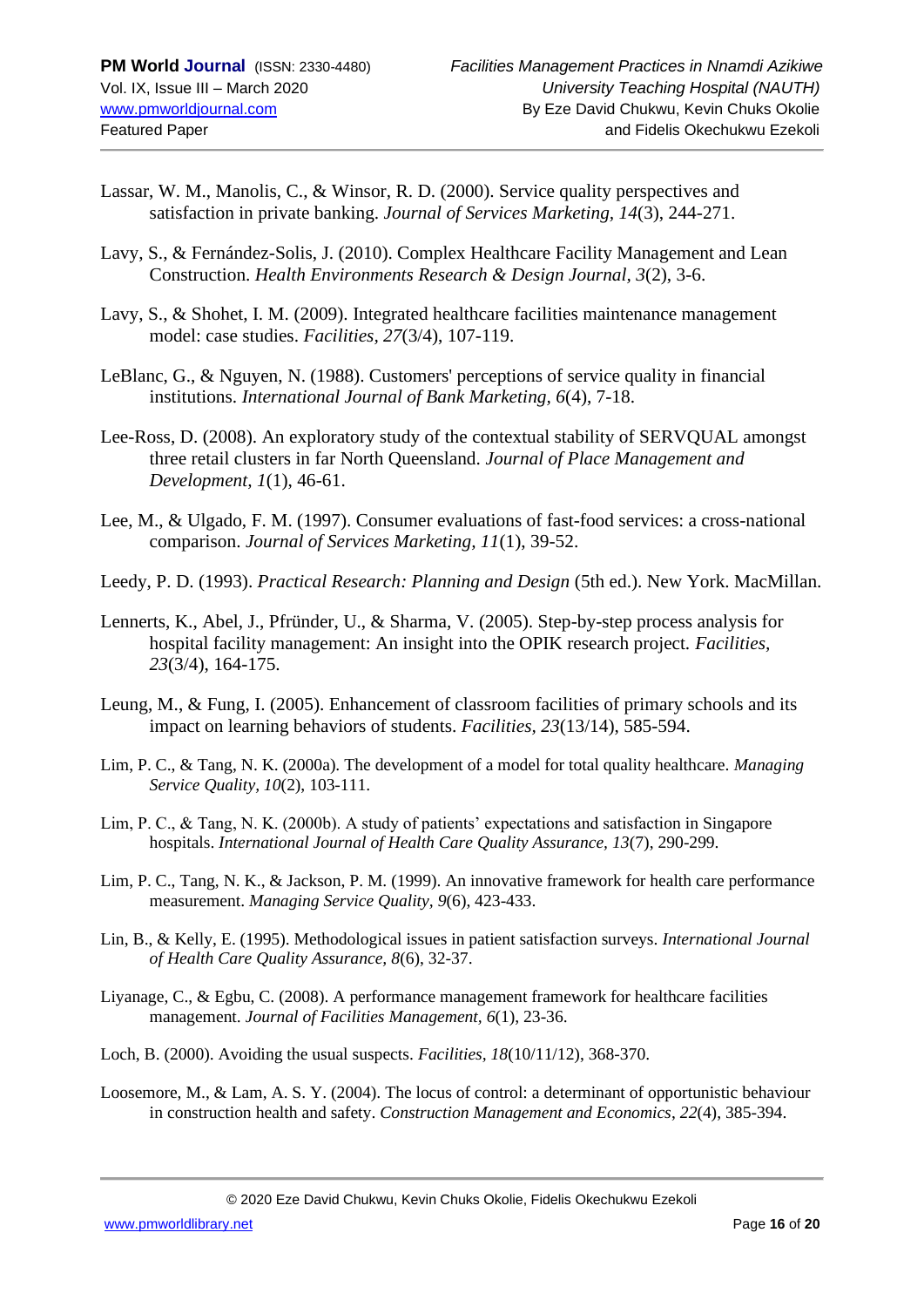- Mason, R. F., Gunst R. F. & Hess J. L. (2003). *Statistical Design and Analysis of Experiments with Applications to Engineering and Science* (2<sup>nd</sup> ed.), New Jersey, John Wiley & Sons.
- Mahbubani, K. (2011). The case against the west: America and Europe in the Asian century. *Annual Editions: Developing World 11/12* (21<sup>st</sup> ed.), Strayer University, McGraw Hill.
- Moser, C. A. and Kalton, G. (1971). *Survey Methods in Social Investigation* (2nd ed.), London, Heinemann.
- Mustapha, F. H., & Naoum, S. (1998). Factors influencing the effectiveness of construction site managers. *International Journal of Project Management*, *16*(1), 1-8.
- Naoum, S. G. (2007). *Dissertation Research and Writing for Construction Students*, Amsterdam, Butterworths – Heinemann.
- Nelson, M. L., & Alexander, K. (2002, April). The emergence of supply chain management as a strategic facilities management tool. In *Proceedings of the Euro FM Research Symposium in Facilities Management, The University of Salford, Salford*.
- Neuman, W. L. (2000). *Social Research Methods: Qualitative and Quantitative Approaches*  $(4<sup>th</sup>ed.)$ . London, Allyn and Bacon.
- Nutt, P.C. (2002). Making strategic choices*, Journal of Management Studies.* 39(1)67 96.
- Nwando, C. O. & Ohakwe, A. O. (2007). *Technical Report Writing*, Owerri, Benson Publishers.
- Ogunoh, P. E. (2014). Building Maintenance Practices in Nnamdi Azikiwe University Awka: Implications on the Achievement of Educational Goal and Objectives. (Unpublished M.Sc Thesis), Nnamdi Azikiwe University Awka, Nigeria.
- Okereke, P. A. (2003). *Construction Materials (Testing and Quality Control in Tropical Climate*), Owerri, Crown Publishers limited.
- Okoroh, M.I., Gombera P., Ilozor B.D. (2002). Managing FM (support services) business risks in the healthcare sector, *Facilities*, 20(1) 41-51.
- Opaluwah, S. A. (2005). *Principles and Practice of Facilities Management in Nigeria*, Abuja, Stillwaters Publications.
- Oppenheim, C., Stenson, J. and Wilson, R.M., (2003). Studies on information as an asset II: repertory grid. "*Journal of Information Science"*, 5, 419-432.
- Porter, M. E. (1985). Technology and competitive advantage. *Journal of business strategy*, 5(3), 60-78.
- Price, I. and Akhlaghi. F., (1999) New Patterns in Facilities Management: Industry Best Practice and New Organisational Theory, *Facilities*, 17, 159-166.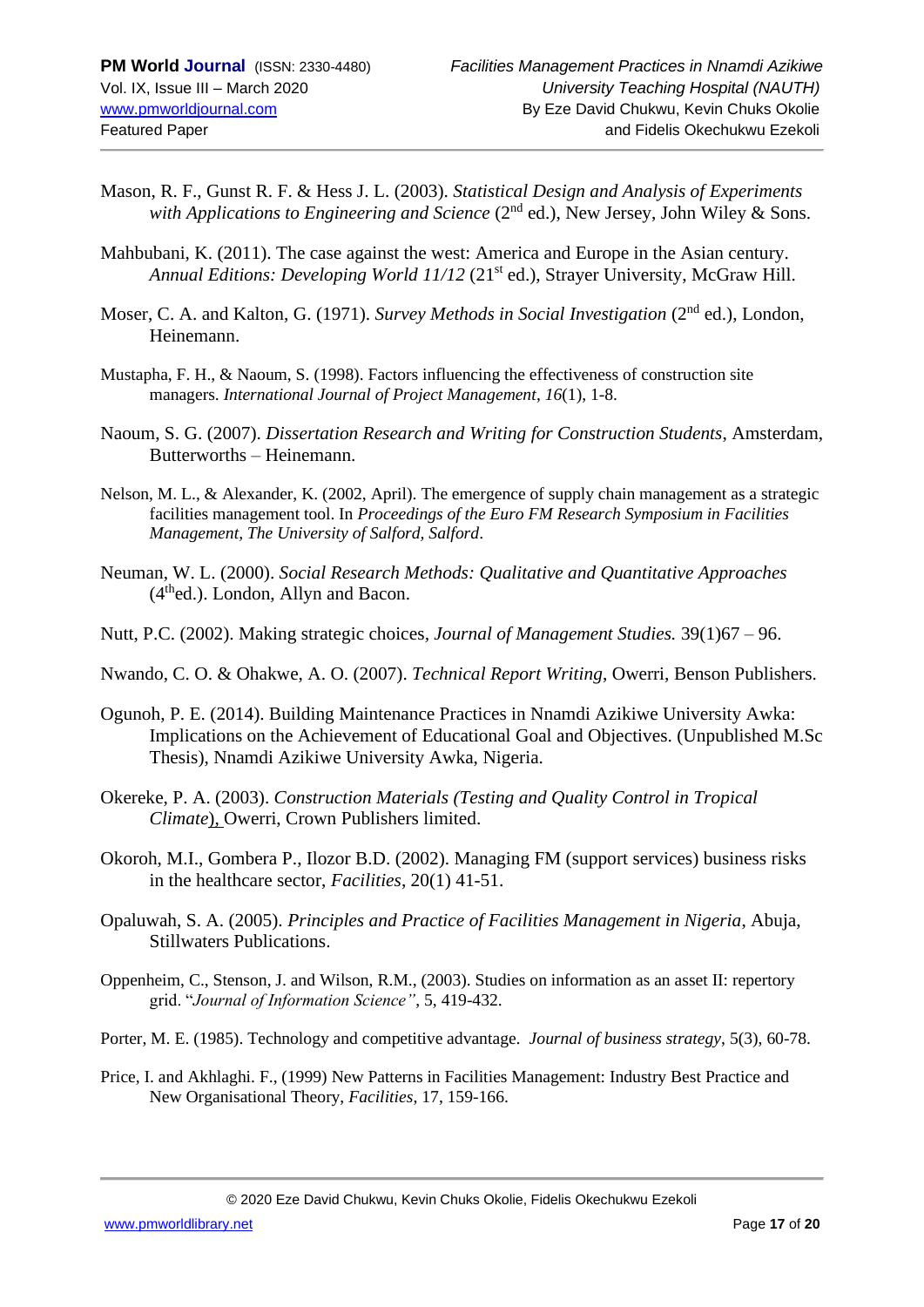- Sajeevanie, T. L. (2015). Strategic human resource management and theoretical background: a critical review perspective*, Proceeding of the Third Asia – Pacific Conference on Global Business, Economic, Finance and Banking (P15 Singapore Conference).*
- Saunders, M. N., Saunders, M., Lewis, P., &Thornhill, A. (2011). *Research methods for business students*, 5/e. Pearson Education India.
- Spencer, R., & Hinks, J. (2007). The significance of cognitive dissonance for the "hard and soft FM" paradigm and quality assessment practices: A whole new can of worms? *Journal of Facilities Management, 5*(4), 243-262.
- Srinivasan, A. V. (2008). *Managing a modern hospital*: Response Books.
- Sudman, S., & Bradburn, N. M. (1982). *Asking questions*: Jossey-Bass

Inc Pub.

- Suess, M. J. (1992). Hospital Waste Management: An International Viewpoint. *Environmental Management and Health, 3*(3), 6-8.
- Suki, N. M., Lian, J. C. C., & Suki, N. M. (2011). Do patients' perceptions exceed their expectations in private healthcare settings? *International Journal of Health Care Quality Assurance, 24*(1), 42-56.
- Struwig, F. W. & Stead, G. B. (2001). *Planning, Designing and Reporting Research*. Cape Town, Masker, Miller & Longman.
- Then, D.S., (1999). An Integrated Resource Management View of Facilities Management, *Facilities*, 17  $(12/13)$  462 – 469.
- Velnampy, T. (n. d.). *Job Attitude and Employees Performance of Public Sector Organistion in Jaffna District, Sri Lanka* (Unpublished Report), University of Jaffna.
- Ware, J., Harris, R., Bowen, M. & Carder, P. (2017). *Raising the Bar: From Operational Excellence to Strategic Impact in FM.* Report for royal institution of chartered surveyors and international facility management association.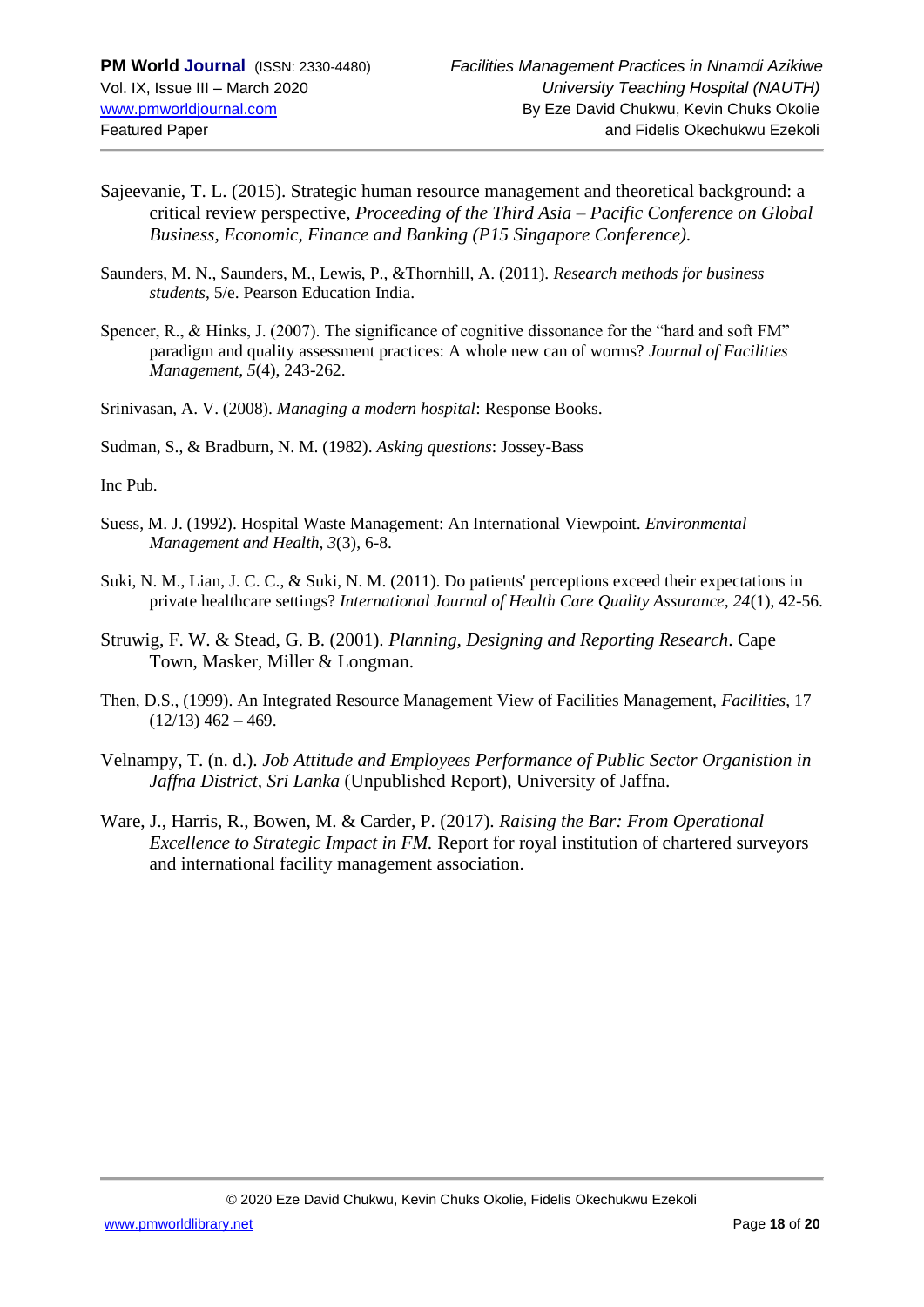# About the Authors



## **Eze Chukwu David**

Nnamdi Azikiwe University, Awka Anambra State, Nigeria.



**Mr. Eze Chukwu David**, is from Igbere, in Bende LGA, Abia State, Nigeria. He obtained a Higher National Diploma (HND) and Postgraduate Diploma from Federal Polytechnic, Nekede, Owerri and Nnamdi Azikiwe University, Awka respectively. He is presently rounding off his MSc. programme in Facilities and Maintenance Management in Nnamdi Azikiwe University, Awka. Currently he is a staff of The Sun Publishing Limited and a partner with ZEDEQ CONTRACTORS.



## **Prof. Kevin Chuks Okolie**

Nnamdi Azikiwe University Awka, Anambra State, Nigeria



**Prof Kevin C. Okolie** is the Head of the Department of Building at Nnamdi Azikiwe University Anambra State Nigeria. He holds a Doctor of Philosophy Degree in Construction Management from Nelson Mandela Metropolitan University, Port Elizabeth South Africa. His research interest lies in the development of Building Performance Evaluation Methodology, Health and Safety Management and Built Asset Management Systems. His published papers and articles on Construction and Facilities Management have appeared in many international conferences and peer reviewed journals.